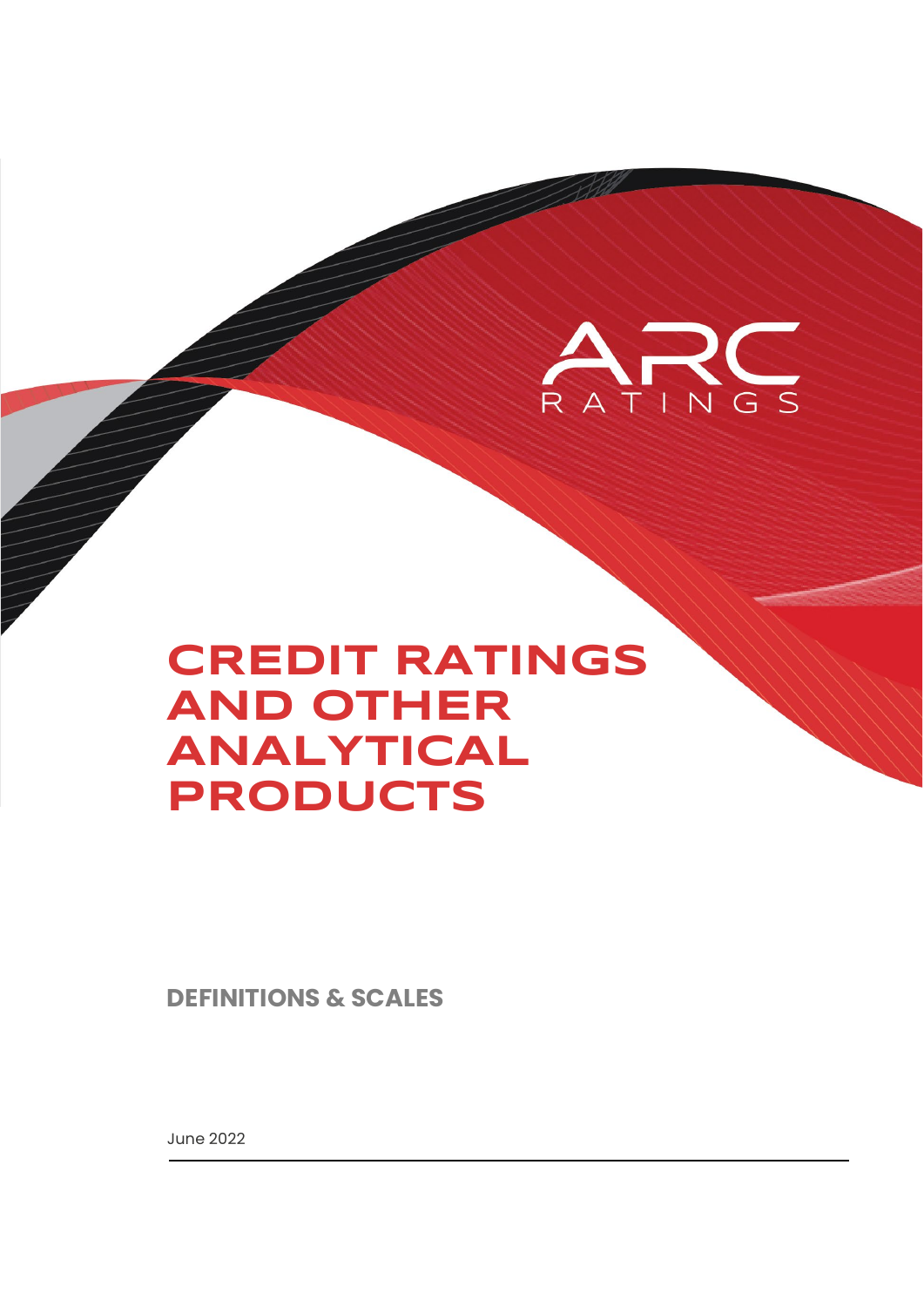

## **TABLE OF CONTENTS**

| I.                                                         | <b>Credit Ratings</b>           |                                                                          | 3  |
|------------------------------------------------------------|---------------------------------|--------------------------------------------------------------------------|----|
|                                                            | <b>Credit Rating Definition</b> |                                                                          | 3  |
|                                                            | Definition of Default           |                                                                          | 3  |
|                                                            |                                 | <b>Issuer and Issue Credit Ratings</b>                                   | 4  |
|                                                            |                                 | Long Term and Short Term Credit Ratings                                  | 4  |
|                                                            |                                 | Insurer Financial Strength Rating (IFSR)                                 | 5  |
|                                                            |                                 | Local Currency and Foreign Currency Credit Ratings                       | 5  |
|                                                            |                                 | Credit Rating's Outlook and Rating Watch                                 | 5  |
|                                                            | <b>Credit Rating Scales</b>     |                                                                          | 6  |
| II.                                                        |                                 | <b>Other Analytical Products</b>                                         | 7  |
|                                                            | Non-Credit Ratings              |                                                                          | 7  |
|                                                            | <b>Credit Assessments</b>       |                                                                          | 8  |
| III.                                                       | <b>RATING Actions</b>           |                                                                          | 9  |
| IV.                                                        | <b>Other RATING Definitions</b> |                                                                          | 10 |
| V.                                                         |                                 | Probability of Default Tables                                            | 12 |
|                                                            | APPENDIX 1:                     | Indicative Correspondence Between Long Term and Short-Term Rating Scales | 13 |
|                                                            | APPENDIX 2:                     | Corporate Entities and Financial Institutions Credit Rating Scales       | 14 |
|                                                            | Short-Term Issuers              |                                                                          | 14 |
|                                                            | Short-Term Issues               |                                                                          | 15 |
|                                                            | Long-Term Issuers               |                                                                          | 16 |
|                                                            | Long-Term Issues                |                                                                          | 17 |
|                                                            | APPENDIX 3:                     | Insurer Financial Strenght Rating Credit Rating Scale                    | 18 |
|                                                            | <b>APPENDIX 4:</b>              | <b>Structured Finance Credit Rating Scales</b>                           | 19 |
|                                                            | Short-Term Issues               |                                                                          | 19 |
|                                                            | Long-Term Issues                |                                                                          | 20 |
|                                                            | APPENDIX 5:                     | <b>Fund Rating Scale</b>                                                 | 21 |
|                                                            | APPENDIX 6:                     | Asset Manager/Management Quality Rating Scale                            | 22 |
| <b>Servicer Quality Rating Scale</b><br><b>APPENDIX 7:</b> |                                 | 23                                                                       |    |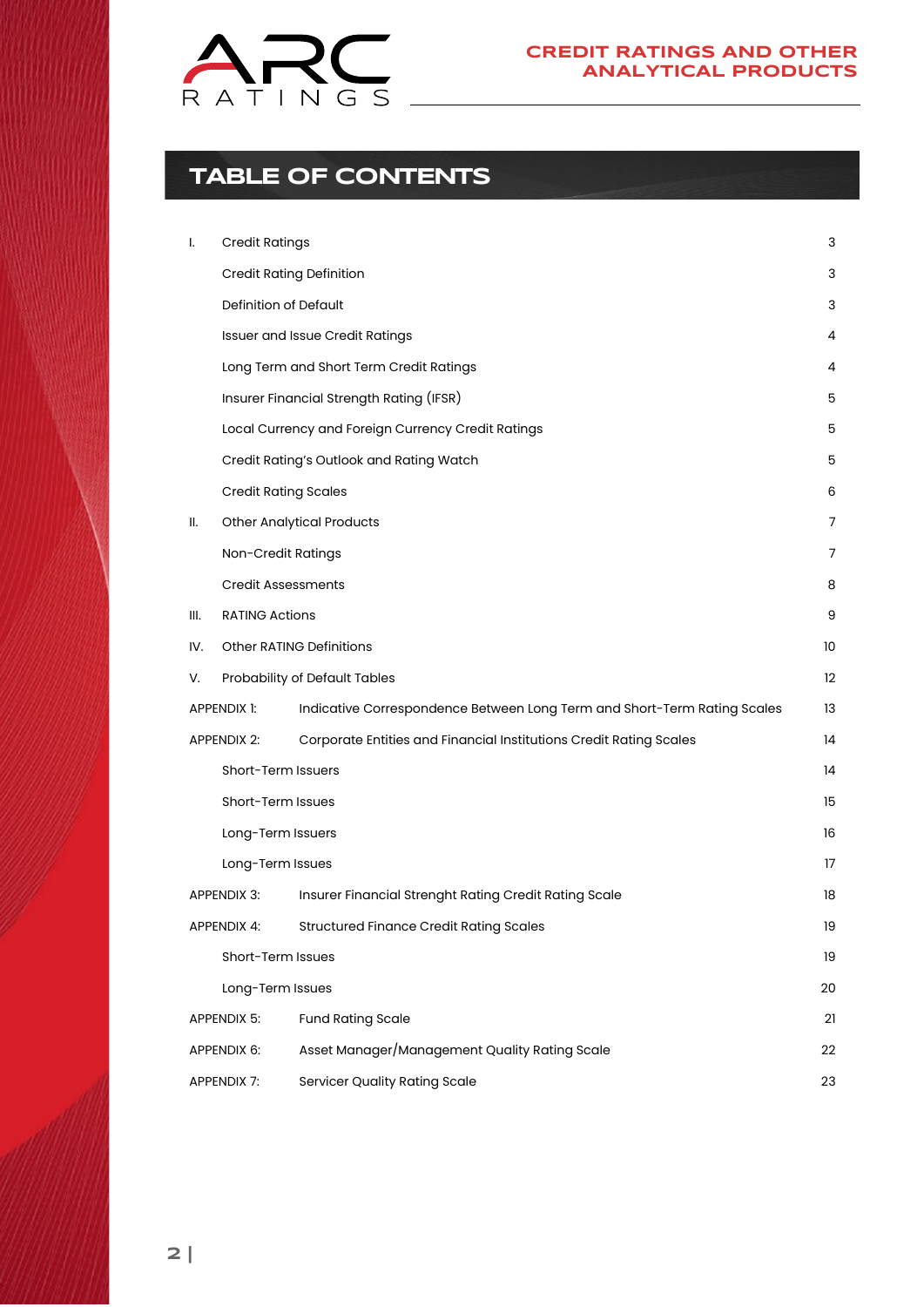

## <span id="page-2-0"></span>**I. CREDIT RATINGS**

### <span id="page-2-1"></span>**CREDIT RATING DEFINITION**

An ARC global long-term and short-term **Credit Rating** is an independent and forward looking opinion of the relative credit risks of financial obligations issued by various entities. The credit risk is the risk that an entity may not meet its financial obligations as they come due i.e. the capacity and willingness of an entity/issuer to make all required interest and principal payments on a given obligation in a timely manner in accordance with its terms. Credit ratings express risk in relative rank order – they are an ordinal measure of credit risk whose probability of default or loss may vary through the credit cycle. They are issued using an established and defined ranking system of rating categories (rating scale). ARC's credit ratings are determined using ARC's published rating criteria.

In certain circumstances and/or for certain asset classes and obligations ARC may use benchmark default probabilities in our rating models and tools. These rates are shown in our benchmark Cumulative Default Probability Tables. The tables are typically used to infer benchmark expected default probabilities for modelling the credit risk of a securitization's collateral assets or the risk that a rated counterparty will fail to perform a role.

<span id="page-2-2"></span>ARC credit ratings do not directly address any risk other than credit risk.

### **DEFINITION OF DEFAULT**

**Default** - lack of full and timely payment of capital or interest on a given obligation in accordance with its terms or of the occurrence of any event that explicitly indicates that the future full and timely payment of those commitments will not occur (e.g., in case of insolvency). The following types of events are included in the ARC default definition:

- Bankruptcy and other similar legal proceedings;
- − Distressed debt exchange (defined as a debt restructuring that imposes a material deterioration in terms compared with the original contractual terms; and the restructuring or exchange is conducted to avoid bankruptcy, similar insolvency or intervention proceedings or a traditional payment default); and
- Regulatory supervision.

**Selective Default** – a "selective default" rating is assigned at issuer level, where one or several but not all issuances of an issuer are defaulted as a result of uncured payment default or distressed debt exchange on a bond, loan or other material financial obligation. This happens without the issuer entering into bankruptcy filings, administration, receivership, liquidation, or other formal winding-up procedure, and has not otherwise ceased operating. Furthermore, a 'SD' rating is only assigned when an issuer has selectively defaulted on a debt obligation but is expected to continue to meet its debt payment obligations on other issues. The defaulted issuances are rated D (Default) and the SD (Selective Default) will apply to the issuer. SD ratings do not apply to Structured Finance or Project Finance instruments.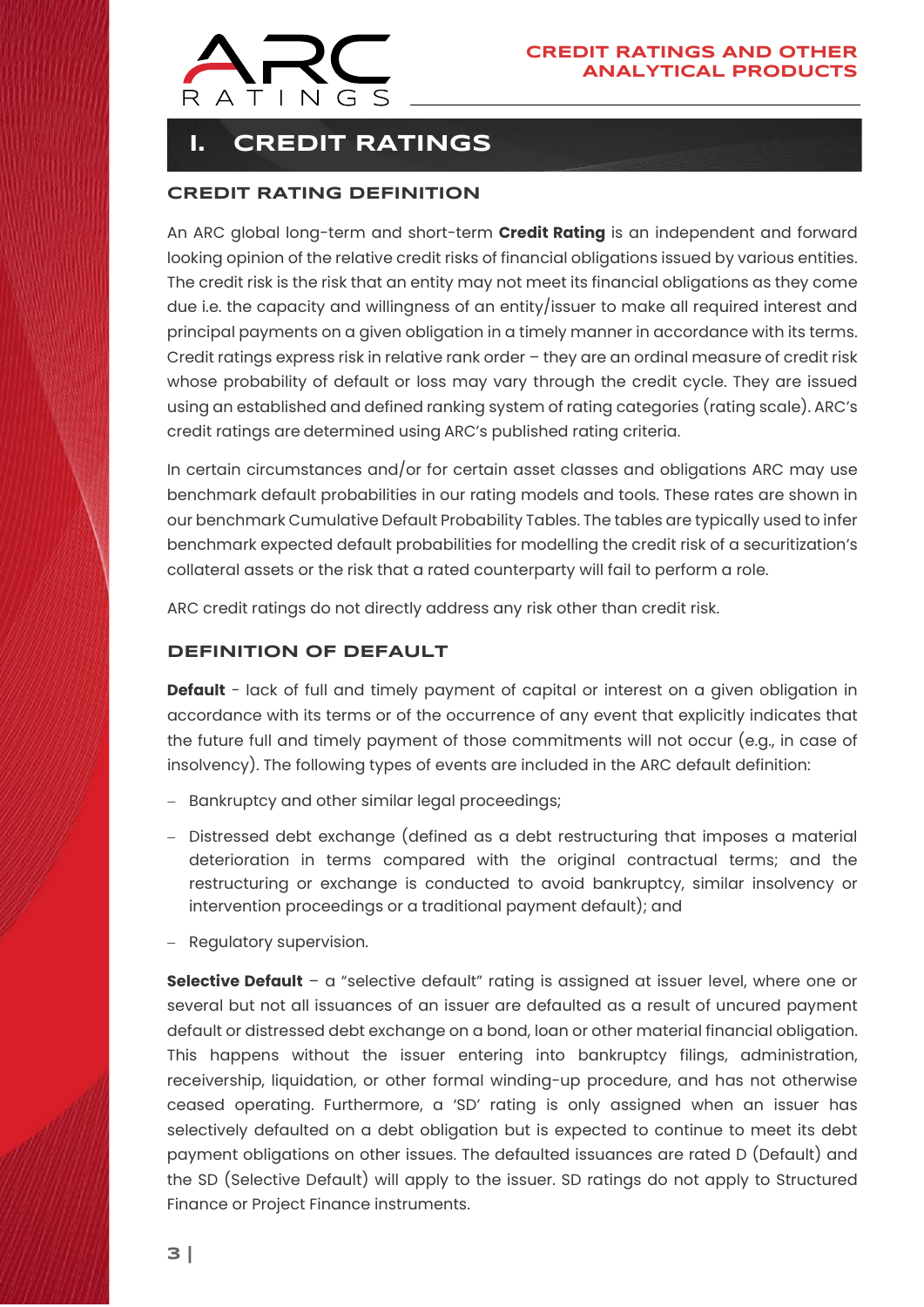

### <span id="page-3-0"></span>**ISSUER AND ISSUE CREDIT RATINGS**

A credit rating can be assigned to:

- − Issuers **Issuer Credit Rating (ICR)** such as corporates, financial institutions (banks, non-banking financial institutions, leasing and consumer finance companies,…) and insurers, among others; or
- − Issues/transactions **Issue Credit Rating** such as secured and unsecured debt securities, loans, preferred stock and other instruments.

### <span id="page-3-1"></span>**LONG TERM AND SHORT TERM CREDIT RATINGS**

#### **Long Term**

A **Long-Term Issuer Credit Rating** is assigned by ARC by assessing the creditworthiness of the entity/issuer over a full economic cycle. If principal and interest payments would appear to be especially onerous during one year of this period, the related default risk of the entity/issuer in that year will define the assigned overall credit rating. In general, it expresses ARC's opinion concerning the ability and willingness of an entity/issuer to honour, on a full and timely basis, the financial commitments (capital and interest) subject to that credit rating.

A **Long-Term Issue Credit Rating** is assigned to a specific issue (securities or other obligations), with an original long-term maturity (more than 12 months), made by an issuer and, therefore incorporates for example the rank and the collateralisation of a particular issue and, consequently, may either receive a higher or lower rating than that of the entity's own Issuer Credit Rating.

#### **Short Term**

A **Short-Term Issuer Credit Rating** is assigned by ARC by assessing the creditworthiness of the entity/issuer over a 12 months horizon. This is typically strongly linked to the long-term issuer rating (see appendix 1 for the "Indicative Correspondence Between Long Term and Short-Term Rating Scales"). This linkage may be broken under certain circumstances, at the discretion of a Rating Panel.

A **Short-Term Issue Credit Rating** is assigned by ARC to a specific issue (securities or other obligations), with a short-term (up to 12 months) original maturity, made by an issuer and, therefore incorporates for example the rank and the collateralisation of a particular issue and, consequently, may either receive a higher or lower rating than that of the entity's own Issuer Credit Rating. A Short-Term Issuer Credit Rating is typically strongly linked to the long-term issue rating (see appendix 1 for the "Indicative Correspondence Between Long Term Rating Scale and Short-Term Rating Scale"). This linkage may be broken under certain circumstances, at the discretion of a Rating Panel.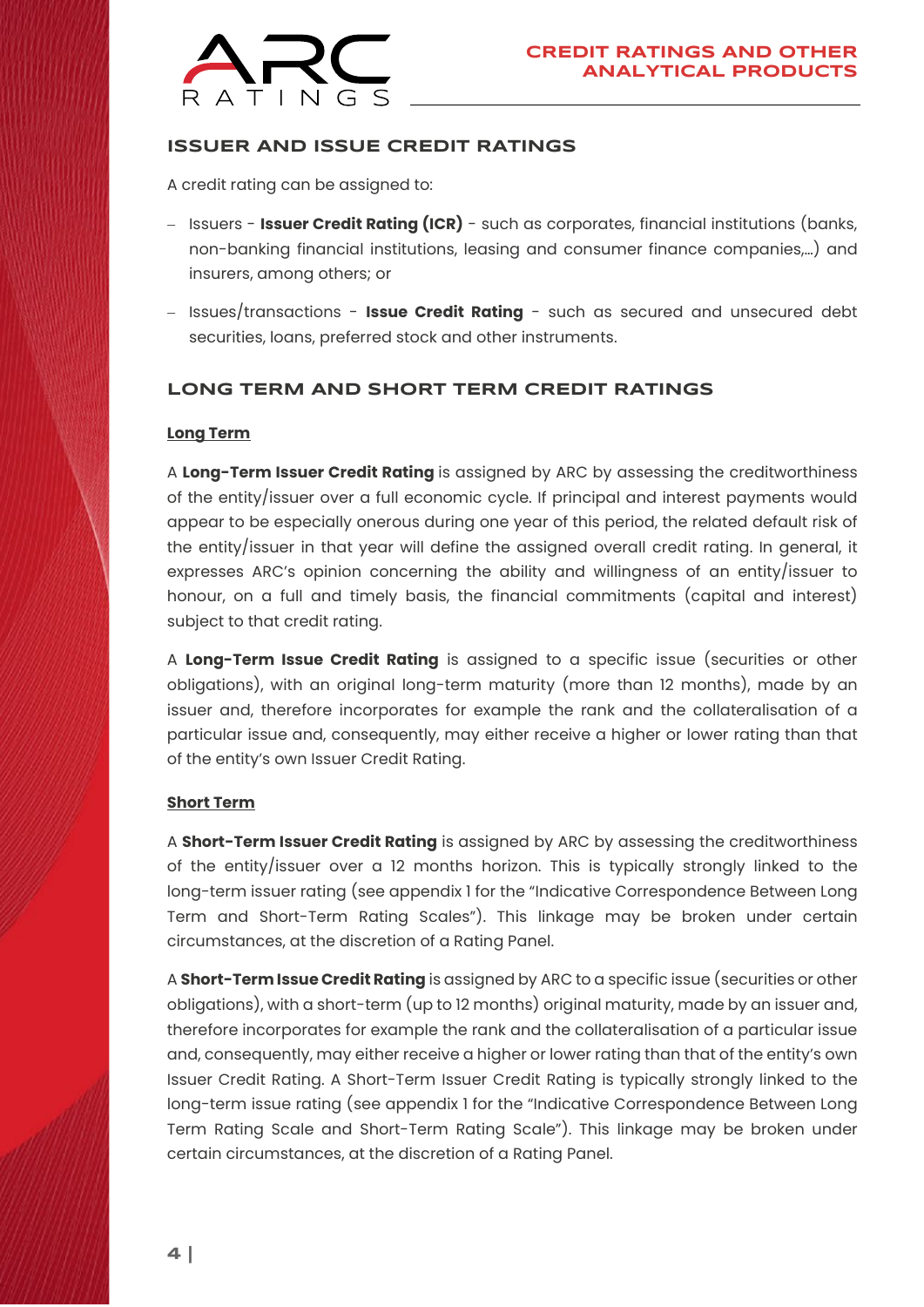

### <span id="page-4-0"></span>**INSURER FINANCIAL STRENGTH RATING (IFSR)**

An **Insurer Financial Strength Rating (IFSR)** is a credit rating assigned specifically to insurance companies. It measures the ability of the insurance company to fulfil its insurance claims and policyholders' obligations in the long term. Usually, the IFSR represents the strength of the insurance company in the long-term, however, in cases in which ARC perceives the need of assigning an IFSR for short-term insurance policy obligations (less than 12 months), it will be indicated using the symbols from ARC's short-term credit rating scale.

### <span id="page-4-1"></span>**LOCAL CURRENCY AND FOREIGN CURRENCY CREDIT RATINGS**

**Local Currency Credit Ratings** represent ARC's opinion on the capacity and willingness of an entity or transaction to make all required interest and principal payments on a given obligation in a timely manner in accordance with its terms in the currency of the jurisdiction in which the issuer is domiciled and hence does not take account of the risk that it will not be possible to convert local currency into foreign currency or make transfers between sovereign jurisdictions (T&C - transfer and convertibility risk). A Local Currency Credit Rating will be assigned in cases where an issuance's original terms and conditions allow for repayment of foreign currency investors in local currency equivalent at the prevailing exchange rate at the time of repayment.

**Foreign Currency Credit Ratings** will be assigned in cases where an issuance is denominated in foreign currency or in local currency or local currency equivalent, but repayment of principal and/or interest is required to be made in foreign currency at the prevailing exchange rate at the time of repayment. The rating will be assigned taking into consideration the profile of the issuer or note after taking into account T&C risk and the ability of the issuer to repay the debt in the specific currency.

### <span id="page-4-2"></span>**CREDIT RATING'S OUTLOOK AND RATING WATCH**

Credit Rating's Outlooks and Rating Watches are mutually exclusive.

**Credit Rating's Outlook or Outlook** - Together with all long-term credit ratings (except defaulted ratings), ARC assigns a credit rating outlook, which highlights the potential direction of a rating during the course of an 18 months to 2 year period. A credit rating outlook reflects financial or other trends that have not yet reached or been sustained at a level that leads to a rating action, but which may do so if such trends continue. ARC uses the following types of outlook:

- − Positive a rating may be raised;
- − Stable a rating is not likely to change;
- − Negative a rating may be lowered; or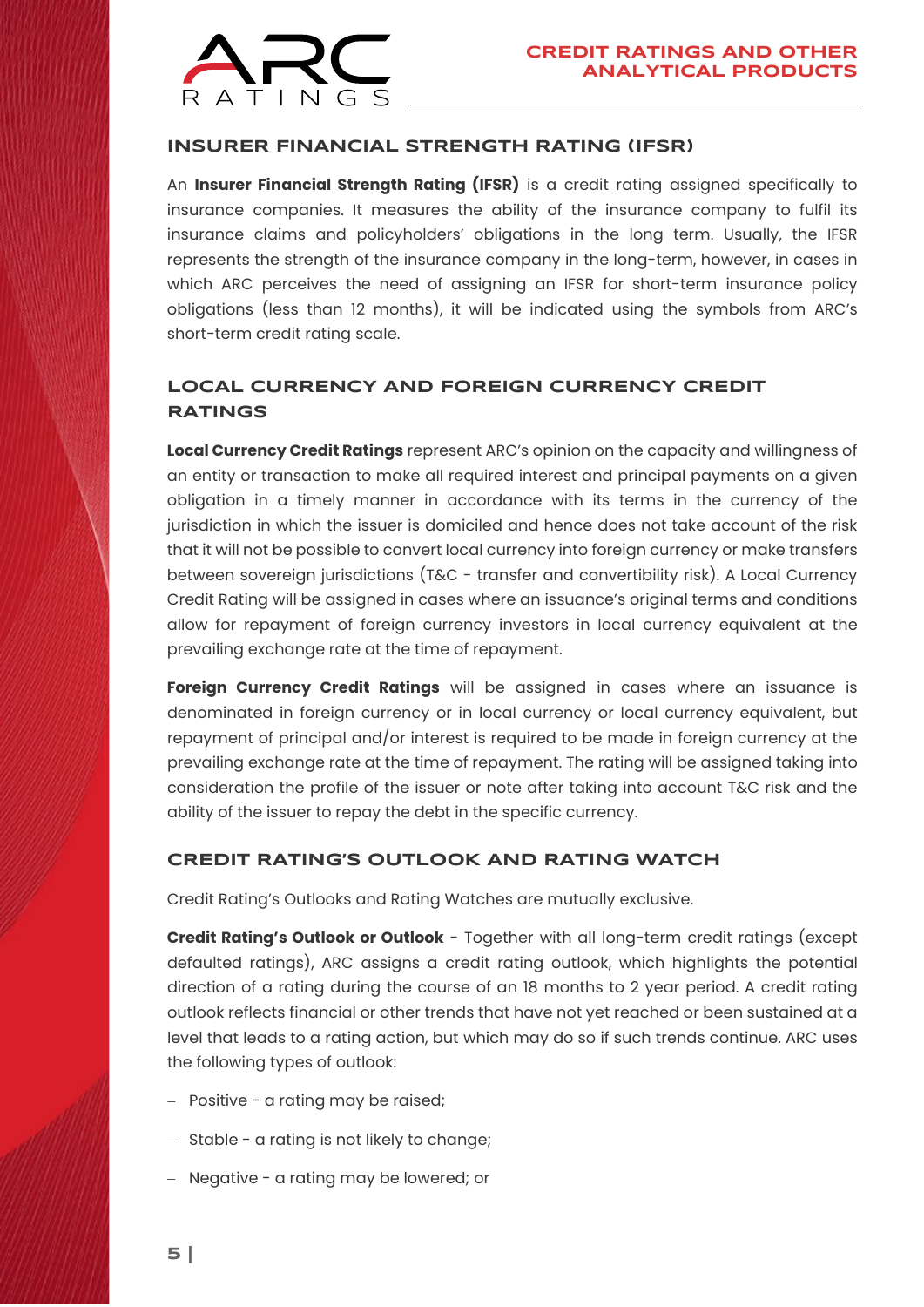

− Developing - a rating may be raised, lowered, or affirmed.

An outlook is not necessarily a precursor of a rating change or future review ahead of schedule and a rating can be changed without a prior change in its outlook.

**Rating Watch** - A credit rating is placed on "Rating Watch" because of a specific fact/event that leads ARC to consider that there is a heightened likelihood of a rating change and for which the agency needs to receive and analyse further information, not being able to immediately assess the full rating impact of the new fact/event. A "Rating Watch" can be:

- − Positive where a rating could stay at its present level or potentially be raised;
- − Negative where the rating could stay at its present level or potentially be lowered; or
- Developing where the ratings may be raised, lowered or affirmed.

However, ratings can be raised or lowered without being placed on Rating Watch first. Being event driven, a Rating Watch is expected to be concluded within a six month period.

### <span id="page-5-0"></span>**CREDIT RATING SCALES**

ARC assigns credit ratings to non-financial corporate entities, financial institutions, insurance companies, sovereigns and structured finance transactions. ARC uses international credit rating scales, which means that all its credit ratings are internationally comparable assessments. These rating scales are presented in appendixes 2 to 4. The credit rating scales used for structured finance products are differentiated from those used for all other credit ratings by the use of a (sf) modifier after the rating, e.g. AAA(sf).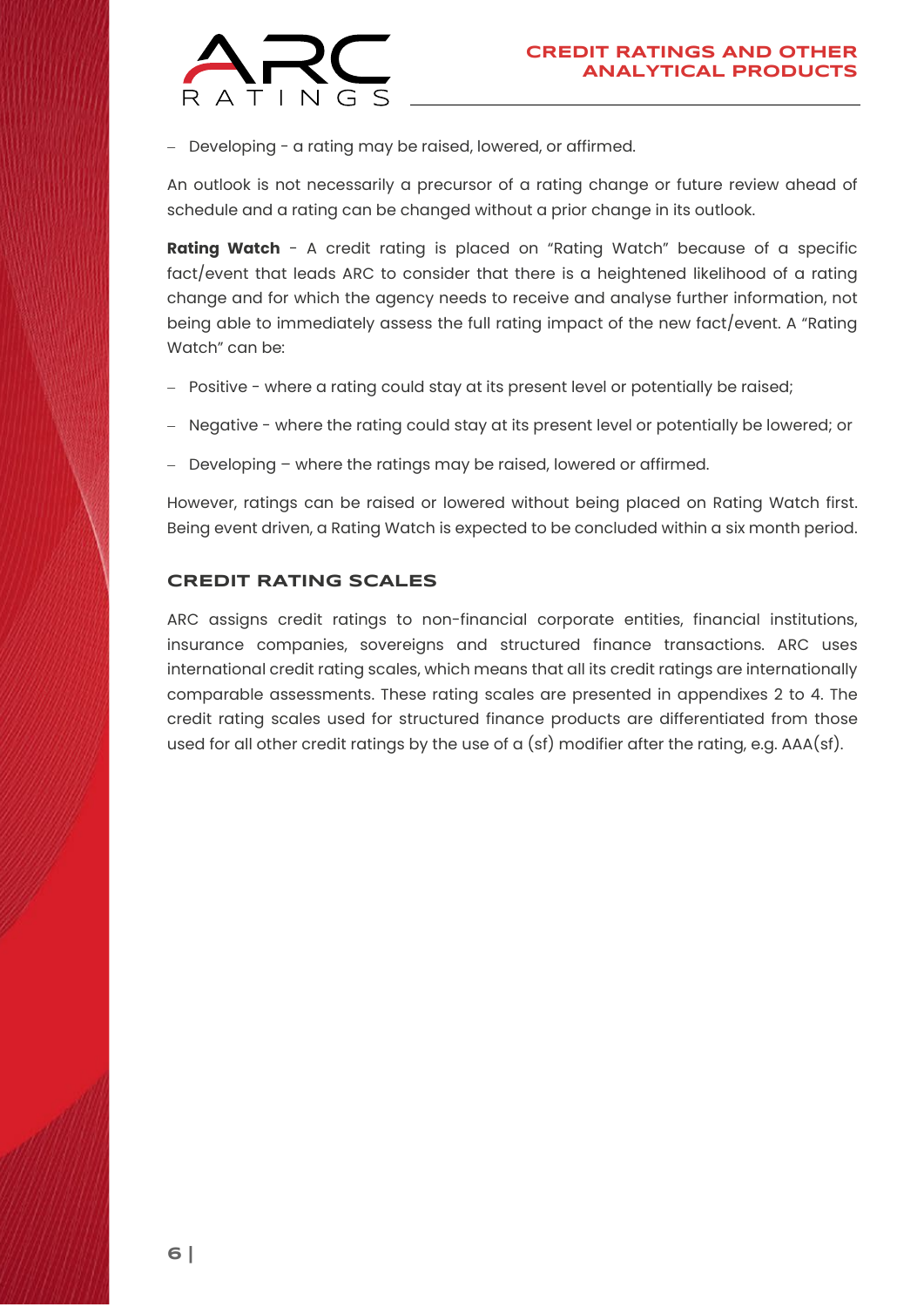

## <span id="page-6-0"></span>**II. OTHER ANALYTICAL PRODUCTS**

### <span id="page-6-1"></span>**NON-CREDIT RATINGS**

**Fund ratings** - A fund rating is an independent assessment of a specific fund's exposure to factors that could lead to unexpected Net Asset Value ("NAV") and total return volatility in the underlying investment portfolio of securities. Unlike credit ratings, a fund rating does not address a fund's ability to meet payment obligations and is not a commentary on yield levels. The ratings emphasise qualitative over quantitative factors and are expressed in the form of a scale ranging from ' $\alpha\alpha(f)'$  (highest quality and lowest volatility) to 'bb(f)' (lowest quality and highest volatility), presented as Appendix 5.

Fund ratings do not opine on any quality related to a fund other than the average credit quality of its underlying assets and their diversification. Specifically, fund ratings do not opine on the redemption risk of any fund.

A fund rating is not a credit rating, uses a specific rating scale and is identified by a specific suffix (f).

**Asset Manager/Management Quality ratings** - ARC assigns Asset Manager/Management Quality Ratings to asset management organizations collectively, to investment strategies, and to individual funds or investment mandates. In certain jurisdictions and regulatory frameworks, these may also be referred to as Asset Manager Ratings. These ratings are applied to active, passive and alternative investment managers and strategies. These ratings are forward-looking relative assessments of overall quality of the asset manager's organisational structures, risk management capabilities, management characteristics, and operational practices and controls, in order to assess the organisation's overall quality. These ratings emphasise qualitative over quantitative factors and are expressed in the form of a scale ranging from 'aaa $(mq)'$  (Excellent) to 'bb(mq)' (Poor), presented in Appendix 6. Although the assessment incorporates a review of the firm's investment performance track record, the ratings are not intended to consider the prospective performance of specific funds managed by the company.

An asset manager/management quality rating is not a credit rating, uses a specific rating scale and is identified by a specific suffix (mq).

**Servicer Quality ratings** - A servicer quality rating provides an opinion on the quality of the servicing and, if appropriate, origination practices of the servicer.

<span id="page-6-2"></span>A servicer quality rating is not a credit rating and uses a specific rating scale, presented as Appendix 7.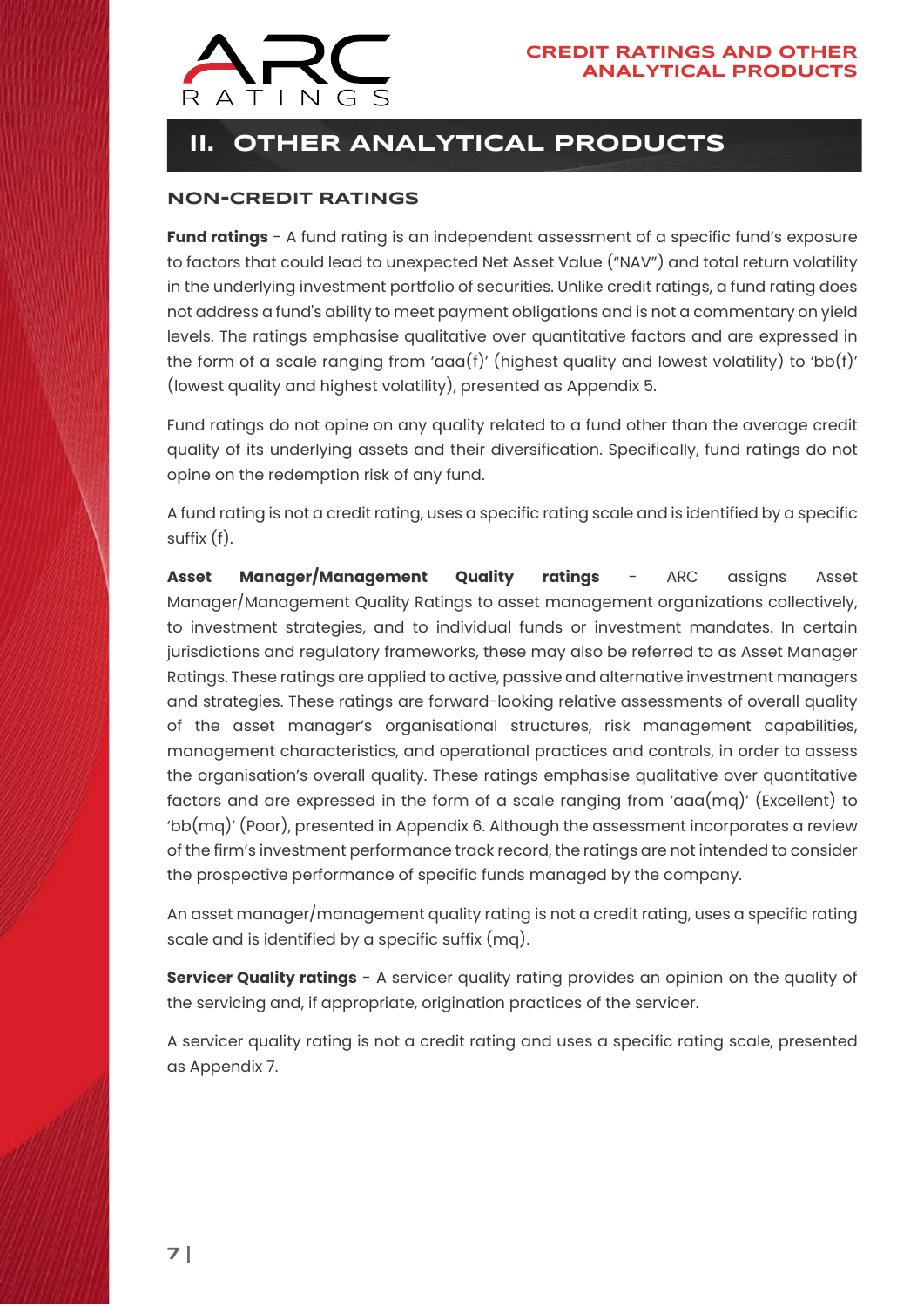

### **CREDIT ASSESSMENTS**

A **Credit Assessment (CA)** is an opinion on the ability of an entity or issuance to meet its financial obligations. It is a focused, summarized and, importantly, point in time assessment of the credit risk. A CA is analysed using the same criteria as would be used for a rating but the analytical process, or the information on which it is based, will be limited in scope. To highlight the differentiation between a credit rating and a CA, a CA uses ARC's ratings scales with the addition of  $a$  (ca) suffix to indicate that it does not meet the standards of a credit rating.

ARC reserves the right to not assign a CA in any case where it is of the view that the issuer or obligation is too complex to be subject to a simplified analysis or that the information available does not meet the minimum information that ARC deems necessary to form an opinion.

The CA can be based solely on publicly available information, on confidential information made available to ARC or a combination of the two. Because the CA is point in time and therefore only valid on the date that it is accorded, there is no obligation on ARC to actively monitor and/or update it.

Depending on the quality of information available, ARC can assign a single notched CA, or a range of CAs with the maximum amplitude of three notches in ARC's credit rating scales, in the case of long term CAs (e.g. BB- to BB+), and two notches in the case of short-term CAs.

The implementation procedures for CAs are contained in ARC Ratings' Manual of Organisation and Procedures, which highlight differences as compared to a credit rating procedure, in particular the simplification of information and analysis, with specifics regarding the missing information and/or steps in the credit rating process that were not undertaken, as well as a statement detailing any specific assumptions made in the assigning of a CA.

The CA process will follow ARC's Code of Conduct.

Due to these constraining factors a CA is clearly differentiated from a Credit Rating exercise and, as a rule will be maintained private, being only disclosed by ARC Ratings to the entity that requested the CA. ARC may authorize an exception to this rule in specific cases, but the release of a CA to anyone other than the entity that requested the assessment can only be carried out directly by ARC Ratings, at the written request of the party that requested the assessment and upon the receipt of a hold-harmless letter from the entity that is intended to receive such disclosure, with ARC always having the right to refuse this request.

In accordance with regulatory requirements, ARC Ratings will disclose on its website, and make the necessary regulatory notification, the entities, transactions or instruments that have been submitted to it for a credit assessment (if the agreement to provide a CA includes the option to move forward with a rating process) when it comes to ARC's attention that a public rating was assigned to that specific entity, transaction or instrument.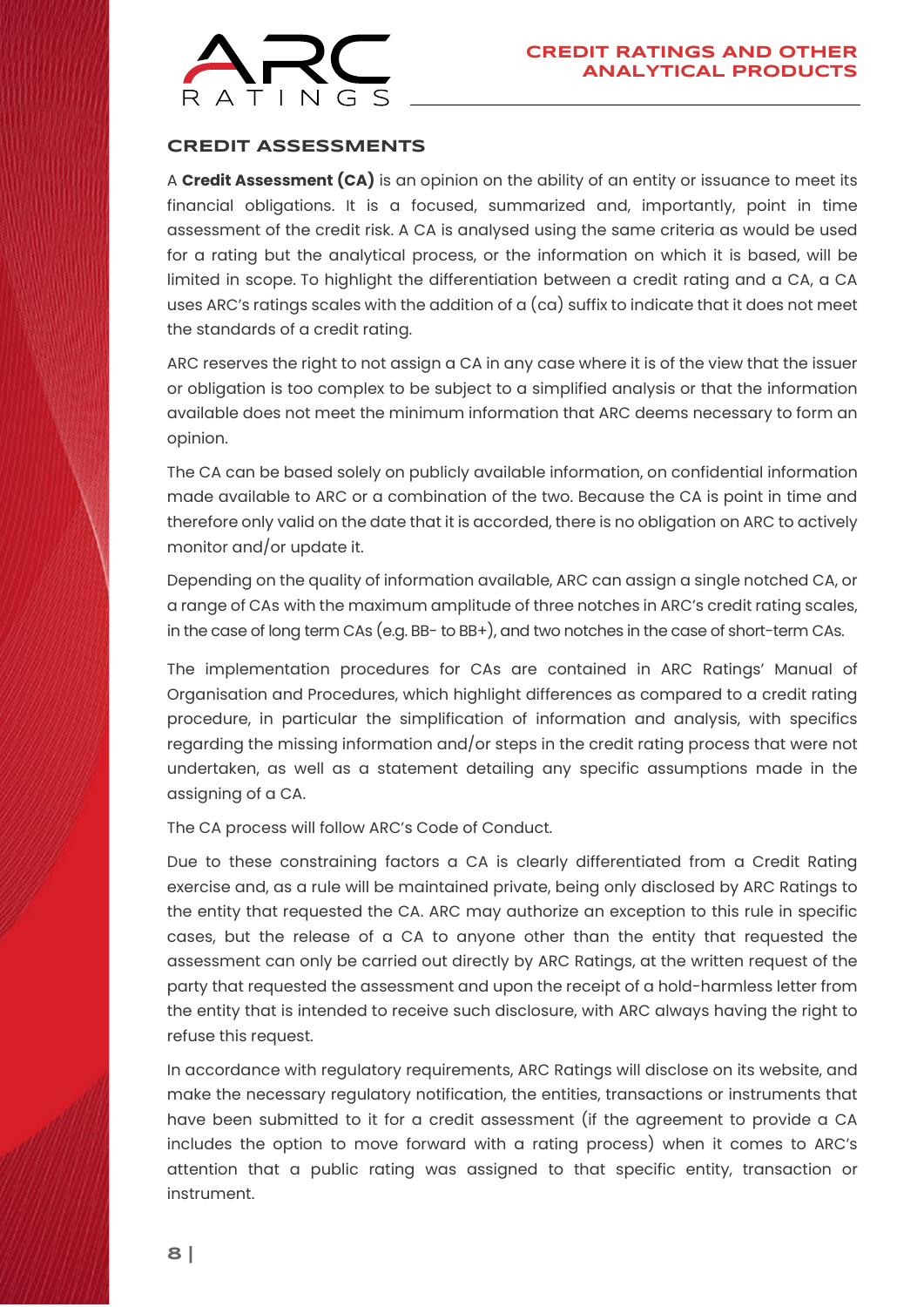

## <span id="page-8-0"></span>**III. RATING ACTIONS**

ARC Ratings uses the following types of rating actions:

- − **Assignment** Assignment of an initial rating (and also an outlook, in the case of a long term credit rating), to an issue, issuer or other entity subject to rating;
- **Publication** initial announcement of a rating on ARC's website;
- **Affirmation** The rating was reviewed and no change has been deemed necessary;
- **Downgrade** The rating has been lowered in the scale;
- Upgrade The rating has been raised in the scale;
- − **Withdrawal** The rating has been withdrawn and the issue, issuer or other entity subject to rating is no longer rated by ARC; On ARC Ratings' website the withdrawal of a public rating is indicated with the expression "Withdrawn";
- − **Paid-In-Full** The rated issue has reached maturity (either it was amortized, repaid in full or called early), ceasing to exist and therefore it is no longer rated. On ARC Ratings' website it is indicated with the expression "Paid in Full";
- **Revision Outlook** The Credit Rating Outlook status has changed;
- **Rating Watch** The rating was placed on "Rating Watch".
- Under Methodology Observation − after the publication of a new or revised methodology, all credit ratings that could incur rating changes as a result of the application of the new or revised methodology will be put "Under Methodology Observation".
- **Rating Suspension** − ARC will suspend a rating when the information provided by the issuer or related third party is insufficient to adequately monitor and / or review the rating, but where there is a reasonable likelihood that the information required will be provided in the near future. A rating suspension is strictly related with the inadequate provision of information by the issuer or related third party and should not be seen in any way as an indication of deterioration of the entity or transaction's capacity to meet its rated obligations.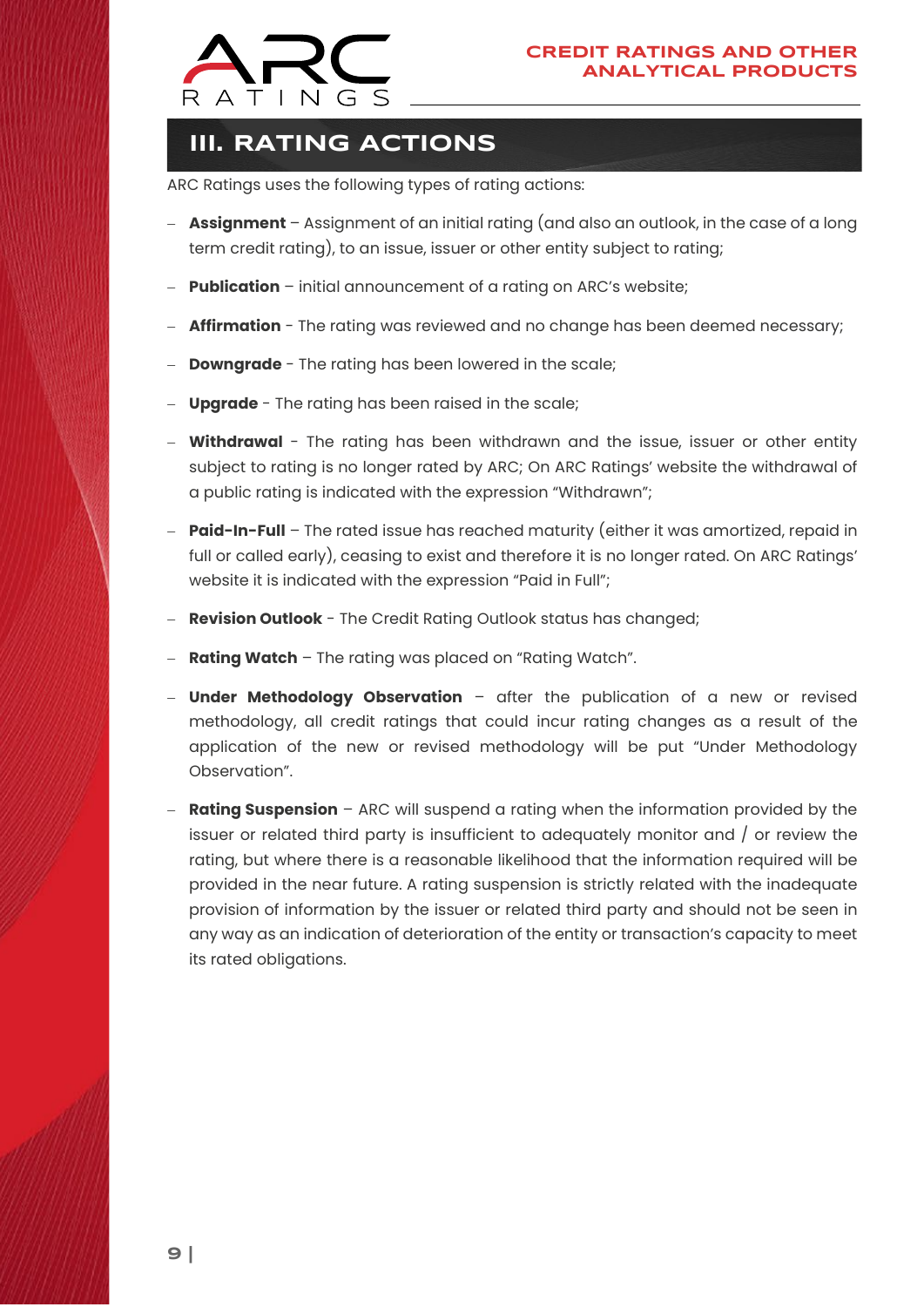

## <span id="page-9-0"></span> **IV. OTHER RATING DEFINITIONS**

### **Information Used to Assign Ratings**

ARC's ratings are assigned based on information, which may include confidential information, collected from a wide variety of sources which ARC Ratings believes to be reliable including from the entity being rated or whose financial commitments are subject to rating. ARC Ratings has adopted and implements measures aiming to ensure that, to the extent available in the circumstances, it has obtained reasonable verification of the information it uses in assigning a rating and that such information is from reliable sources. Notwithstanding the foregoing, if ARC is not satisfied with the quality of the information it receives it will decline to assign the rating. The according of a rating should not be viewed as a guarantee of the accuracy, completeness, or timeliness of the information relied on in connection with the rating or the results obtained from the use of such information.

### **Validity of the Ratings**

A rating assigned by ARC Ratings is valid until the next review date, as stated in the respective report and/or press release. In any cases in which a credit rating is required to be withdrawn or where the financial commitments are paid in full, the review date is anticipated and the rating action is described as such. The validity of a rating is further extended to the following review date once the review process is successfully completed.

### **Public Ratings**

A Public Rating is a rating that is made public through the publication in ARC's website [\(www.arcratings.com\)](http://www.arcratings.com/).

### **Private Ratings**

A Private Rating is a rating that is kept private/confidential both by ARC and by the issuer or its agents. The public dissemination of a private rating is not permitted.

#### **Solicited Ratings**

A Solicited Rating is a rating that is initiated at the request of the rated entity or of the entity whose financial commitments are subject to rating or a related third party and maintained at the request of these entities. A solicited rating has full participation/cooperation of the rated entity or related third party.

#### **Unsolicited Ratings**

An Unsolicited Rating is a rating not initiated at the request of the rated entity or of the entity whose financial commitments are subject to rating or a related third party or not maintained at the request of these entities. An unsolicited rating is clearly identified as such and ARC will disclose whether or not the rated entity or a related third party participated in the rating process and whether ARC had access to the accounts, management and other relevant internal documents for the rated entity or a related third party.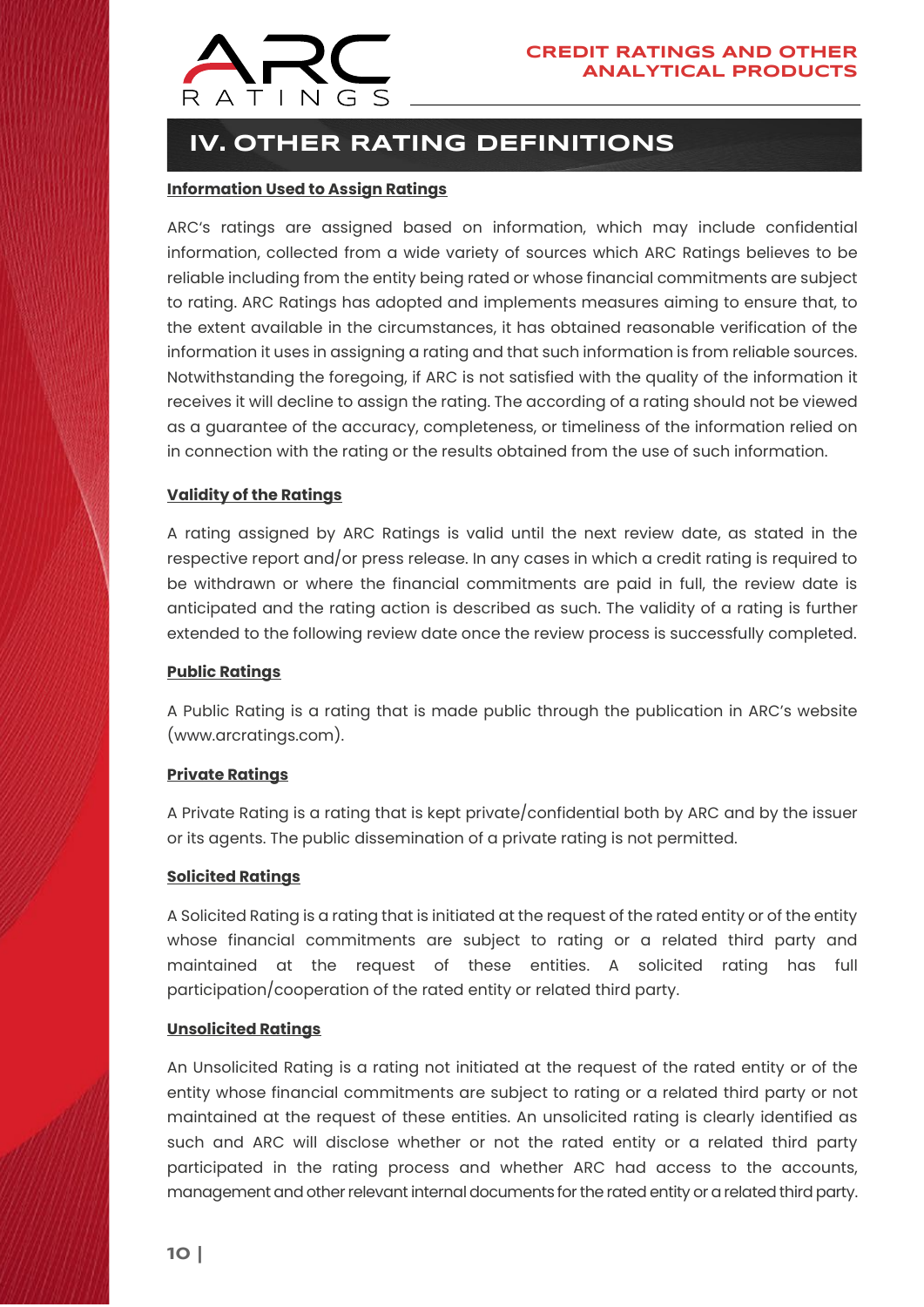

### **Indicative Ratings**

An Indicative Rating - evidenced by the suffix (ind) - is a rating assigned by ARC Ratings to an issuer or an instrument (most commonly structured or project finance debt issues) when the assignment of a final rating is dependent upon the fulfilment of specific contingencies or is based on a review of the draft documentation provided by the issuer. Any material deviation in the fulfilment of these contingencies from the assumptions underlying the Indicative Rating or of the final documentation from the draft documentation can have a material impact on the final rating accorded, which accordingly may be fundamentally different to the Indicative Rating. Moreover, ARC reserves the right not to issue a final rating. An Indicative Rating will typically have a maximum validity of six months, although the rating panel might define a different validity. Indicative ratings are applicable to both public and private ratings.

ARC's ratings do not constitute a recommendation or offer or solicitation to buy or sell any investments that may be mentioned, and are only one of the factors that investors may wish to consider. The use of any rating is entirely at the user's own risk.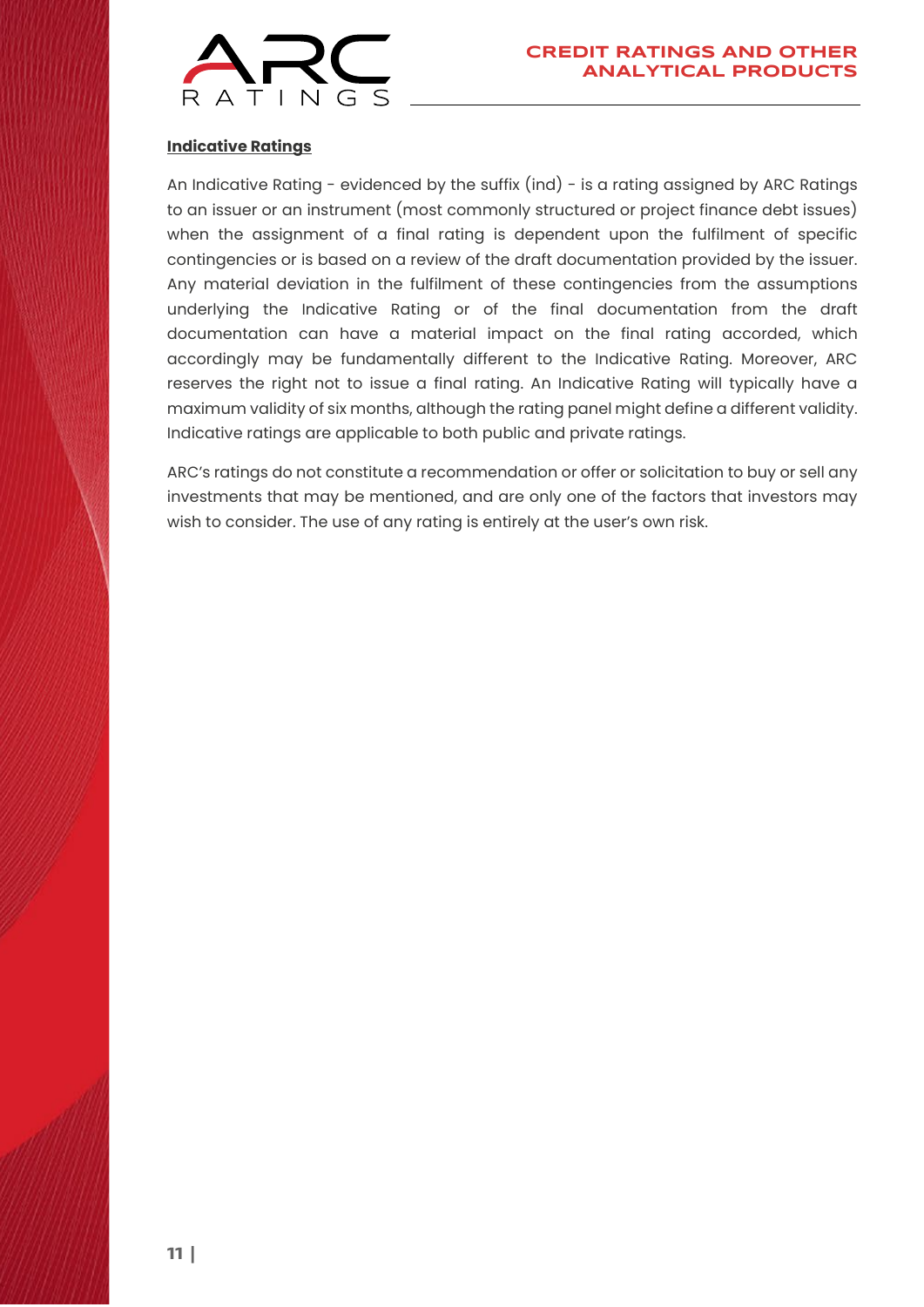

## <span id="page-11-0"></span>**V. PROBABILITY OF DEFAULT TABLES**

For some obligations and asset classes we may use benchmark default probabilities rates in our models and tools. These rates are shown in the Cumulative Expected Default Rates table which can be found **[here](http://arcratings.com/wp-content/uploads/2021/08/ARC-Ratings_Cumulative_Expected_Default_Rates_Table.xlsx)**.

The table is predominantly used to provide benchmark default rates for modelling the credit risk of a securitization's collateral assets or the risk that a rated counterparty will fail to perform a role (i.e. not default).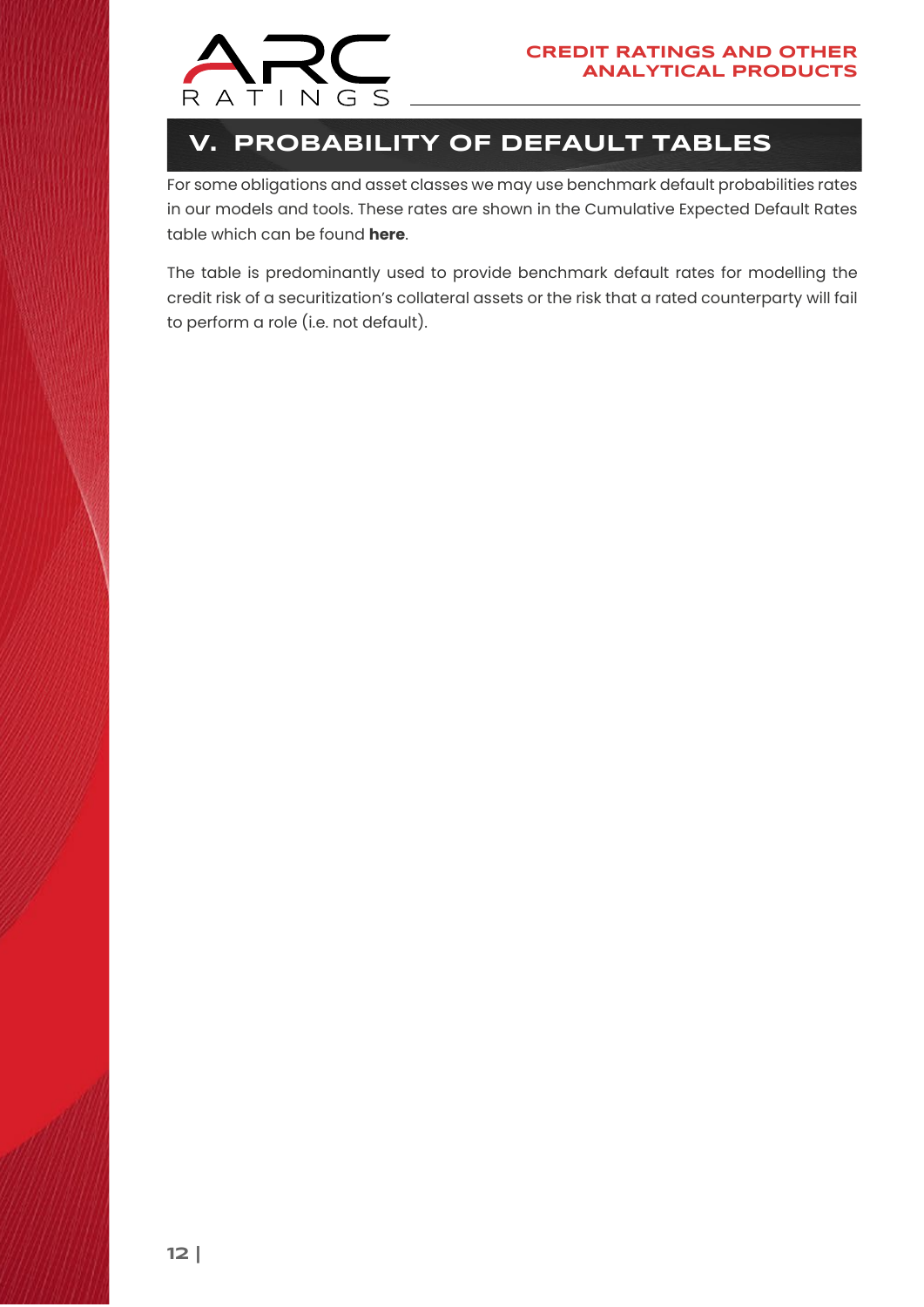

### <span id="page-12-0"></span>**APPENDIX 1: INDICATIVE CORRESPONDENCE BETWEEN LONG TERM AND SHORT-TERM RATING SCALES**



The table above is strictly indicative and actual ratings assigned can differ from the above correspondence by decision of the rating panel.

**13 |**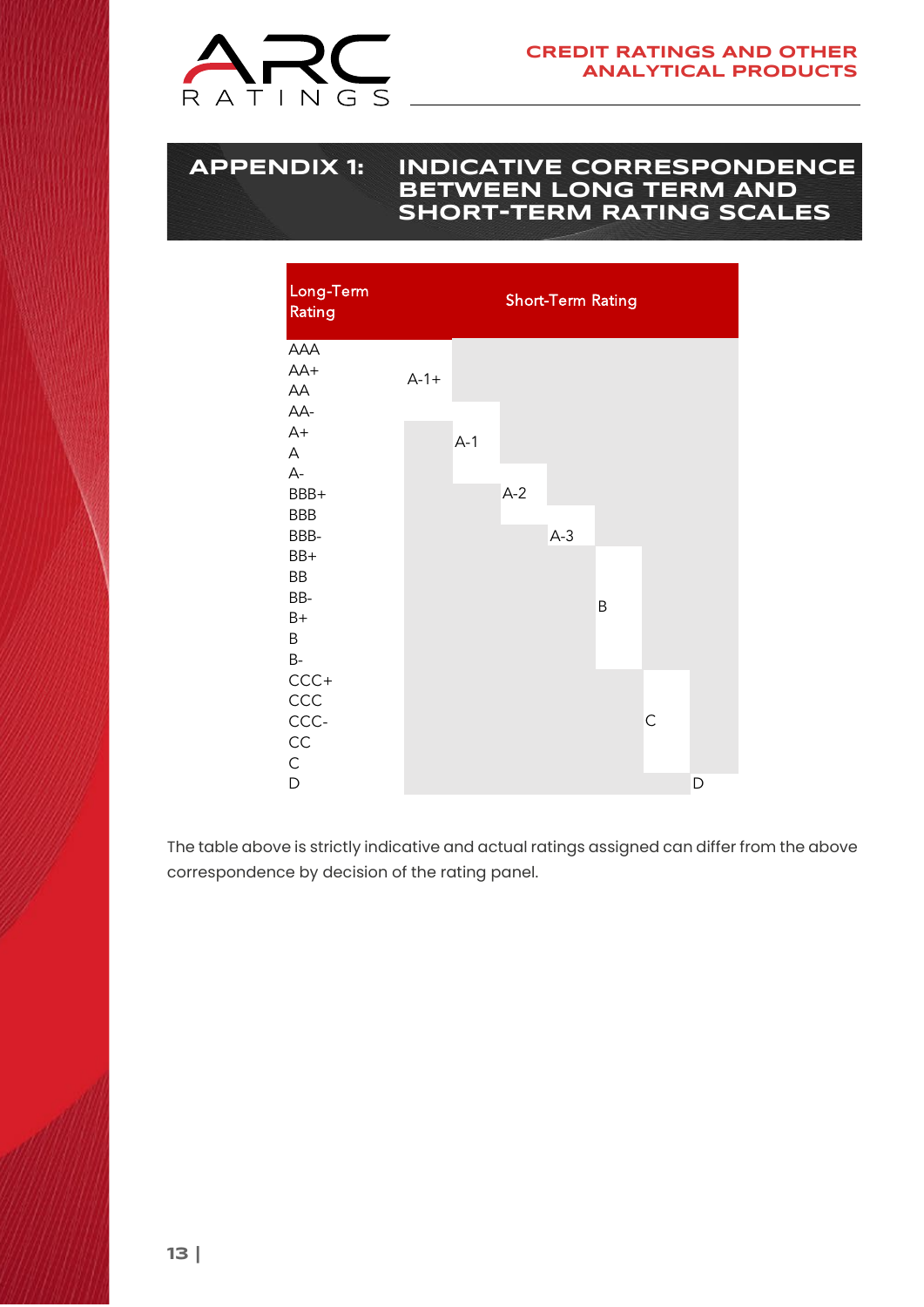

### <span id="page-13-0"></span>**APPENDIX 2: CORPORATE ENTITIES AND FINANCIAL INSTITUTIONS CREDIT RATING SCALES**

### <span id="page-13-1"></span>**SHORT-TERM ISSUERS**

| $A-1$ | An obligor rated "A-1" shows a strong capacity to meet its financial commitments. Within this<br>category, certain obligors are designated with a plus sign (+). This indicates that the obligor's<br>capacity to meet its financial commitments is very strong.                                                               |
|-------|--------------------------------------------------------------------------------------------------------------------------------------------------------------------------------------------------------------------------------------------------------------------------------------------------------------------------------|
| А-2   | An obligor rated "A-2", although pertaining to the strong debt-paying capacity level, may be<br>somewhat more susceptible to certain adverse effects from changes in the expected economic<br>conditions. However, the obligor's capacity to meet its financial commitments is considered to<br>remain very satisfactory.      |
| А-3   | An obligor rated "A-3" exhibits adequate endogenous capacity to meet its financial<br>commitments. However, adverse economic conditions or changing circumstances are more<br>likely to lead to a weakened capacity of the obligor to meet its financial commitments. Outside<br>conditions thus become a relevant issue here. |
| B     | An obligor rated "B" is regarded as having significant vulnerabilities to a changing environment.<br>Notwithstanding the obligor's current capacity to meet its financial commitments, the timely<br>and full payment thereof faces major on-going uncertainties.                                                              |
|       | An obligor rated "C" is currently more likely than not to under-perform and thus remains very<br>dependent upon favourable business, financial and economic conditions to fully meet its<br>financial commitments.                                                                                                             |
| D     | An obligor rated "D" has failed or is about to fail to pay one or more of its financial commitments<br>(rated or unrated) when it/they came due.                                                                                                                                                                               |

To these ratings can be added the suffix (ind) for Indicative Rating.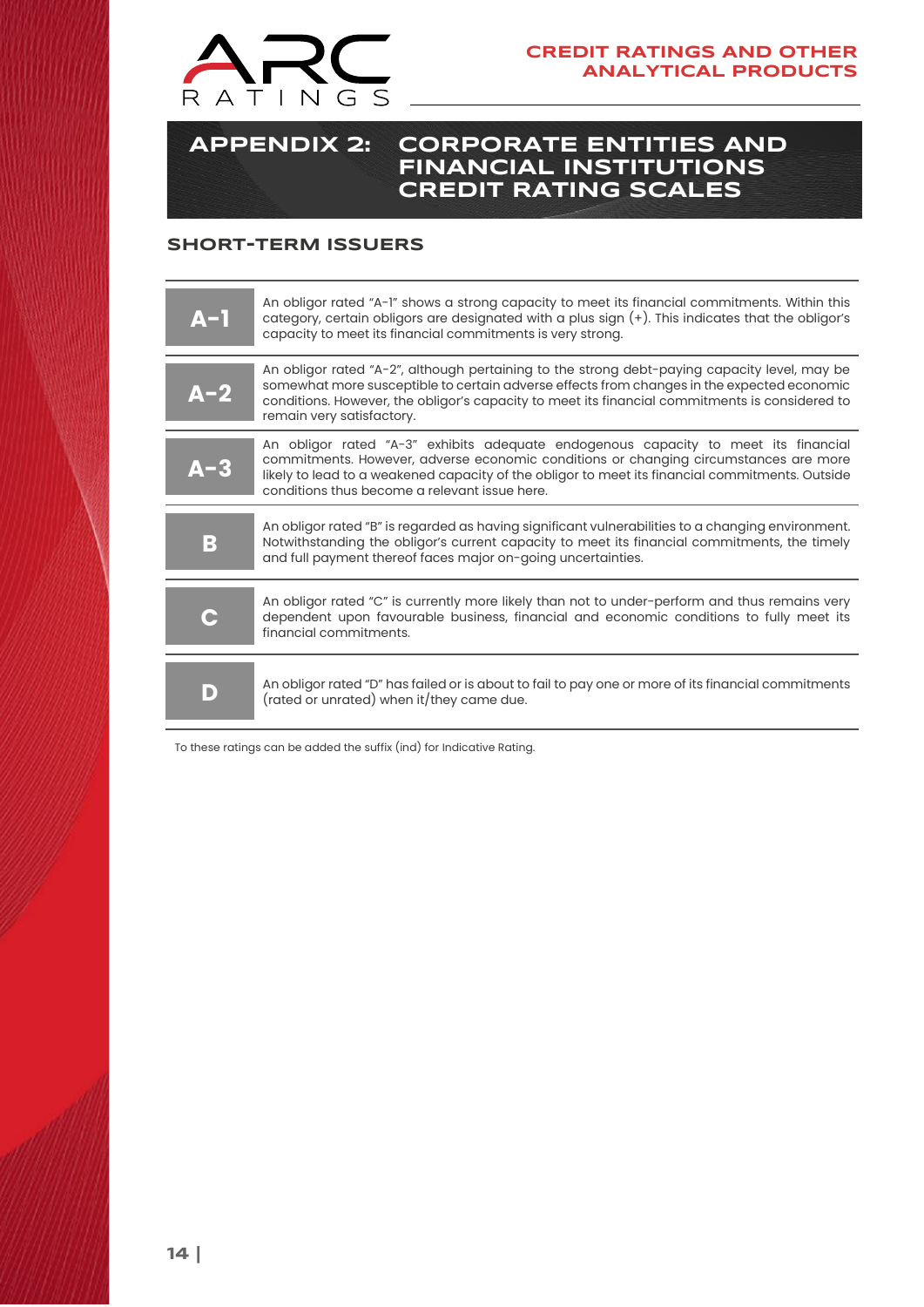

### <span id="page-14-0"></span>**SHORT-TERM ISSUES**

| $A-1$ | A short-term obligation rated "A-1" is rated in the highest category by ARC Ratings. The obligor's<br>capacity and willingness to meet its financial commitments is strong. Within this category,<br>certain obligations are designated with a plus sign (+). This indicates that the obligor's capacity<br>to meet its financial commitments on these obligations is very strong. |
|-------|------------------------------------------------------------------------------------------------------------------------------------------------------------------------------------------------------------------------------------------------------------------------------------------------------------------------------------------------------------------------------------|
| A-2   | A short-term obligation rated "A-2", although pertaining to the strong debt-paying capacity<br>level, may be somewhat susceptible to certain adverse effects from changes in the expected<br>economic conditions. However, the obligor's capacity to meet its financial commitments on<br>such obligation is considered to remain very satisfactory.                               |
| А-3   | A short-term obligation rated "A-3" exhibits adequate endogenous protection parameters.<br>However, adverse economic conditions or changing circumstances are more likely to lead to a<br>weakened capacity of the obligor to meet its financial commitments on the obligation. Outside<br>conditions thus become a relevant issue here.                                           |
| B     | A short-term obligation rated "B" is regarded as having significant vulnerabilities to a changing<br>environment. Notwithstanding the obligor's current capacity to meet its financial commitments,<br>the timely and full payment thereof faces major on-going uncertainties.                                                                                                     |
|       | A short-term obligation rated "C" is currently more likely than not to under-perform and thus<br>remains very dependent upon favourable business, financial, and economic conditions for the<br>obligor to fully meet its financial commitments on the obligation.                                                                                                                 |
| D     | A short-term obligation rated "D" is or is likely to enter into default at maturity.                                                                                                                                                                                                                                                                                               |

To these ratings can be added the suffix (ind) for Indicative Rating.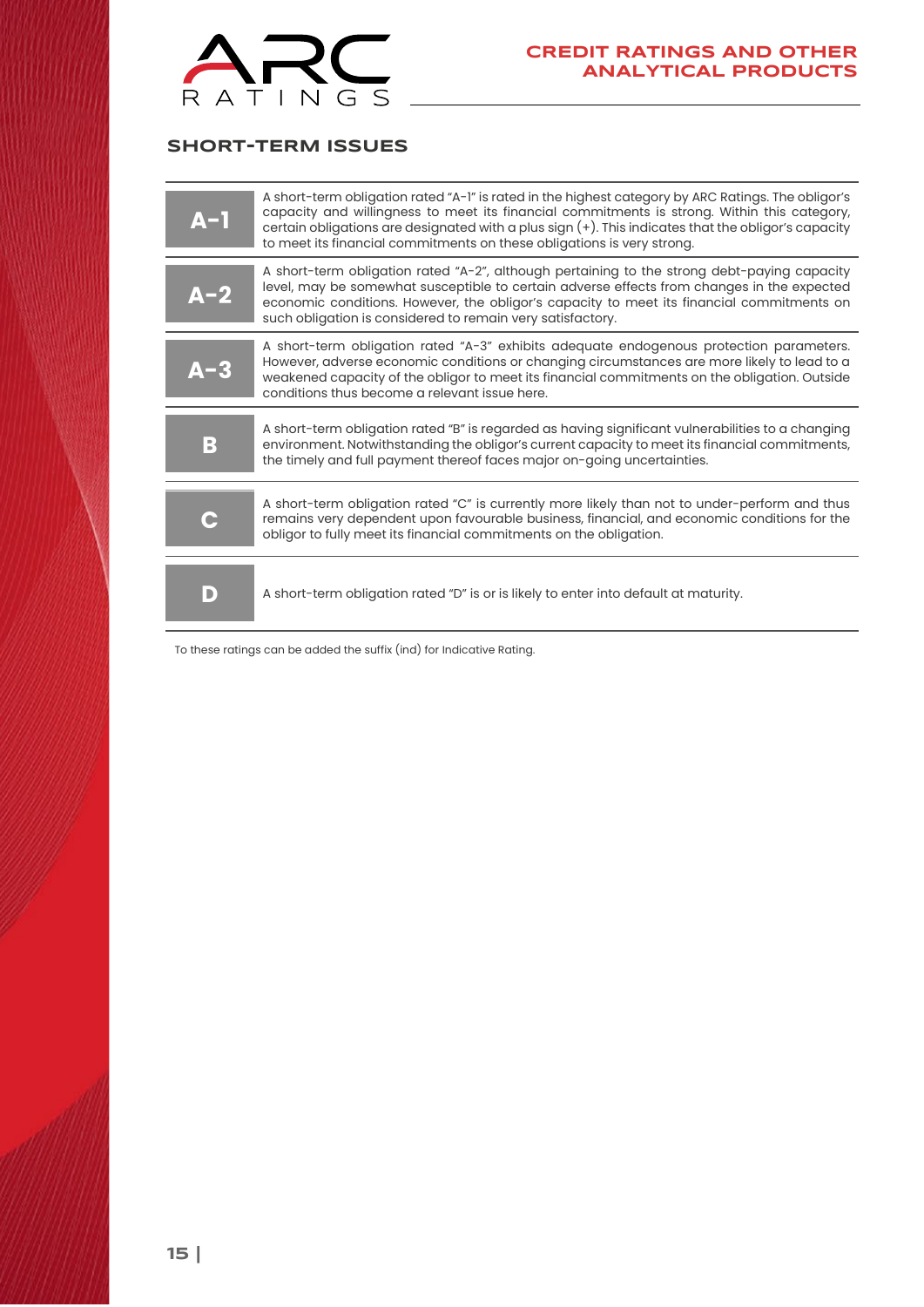

### <span id="page-15-0"></span>**LONG-TERM ISSUERS**

|  |  | <b>Low Risk Range</b> |
|--|--|-----------------------|
|--|--|-----------------------|

| <b>AAA</b> | An obligor rated "AAA" has the highest possible Issuer's Credit Rating assigned by ARC Ratings.<br>It has not only the ability to show an extremely strong capacity to meet its financial<br>commitments but also benefits from a full set of circumstances that actually turn the possibility<br>of credit default into a strictly remote event. |
|------------|---------------------------------------------------------------------------------------------------------------------------------------------------------------------------------------------------------------------------------------------------------------------------------------------------------------------------------------------------|
| <b>AA</b>  | An obligor rated "AA" also has very strong capacity to meet its financial commitments. It differs<br>from the highest rated obligors by only a very small degree.                                                                                                                                                                                 |
| A          | An obligor rated "A" has a quite strong capacity to meet its financial commitments but is<br>somewhat more susceptible to the adverse effects of changes in circumstances and economic<br>conditions when compared to obligors in highest-rated categories.                                                                                       |

#### **Moderate Risk Range**

| <b>BBB</b> | An obligor rated "BBB" exhibits an adequate capacity to meet its financial commitments.<br>However, adverse economic conditions or suddenly changing circumstances are more likely to<br>lead to a weakened capacity to the obligor to meet its financial commitments.                                                    |
|------------|---------------------------------------------------------------------------------------------------------------------------------------------------------------------------------------------------------------------------------------------------------------------------------------------------------------------------|
| BB         | An obligor rated "BB" exhibits a fair capacity to meet its financial obligations. However, it faces<br>major on-going uncertainties or exposure to adverse business, financial or economic<br>conditions, which could lead to an unforeseen deterioration of the obligor's capacity to meet its<br>financial commitments. |

#### **High Risk Range**

| B | An obligor rated "B" is more vulnerable than the obligors rated "BB", in the sense that its capacity<br>to meet its financial commitments may, under adverse business, financial or economic<br>conditions very likely impair such capacity or even the willingness to service its debts. |
|---|-------------------------------------------------------------------------------------------------------------------------------------------------------------------------------------------------------------------------------------------------------------------------------------------|
|   |                                                                                                                                                                                                                                                                                           |
|   |                                                                                                                                                                                                                                                                                           |

| <b>CCC</b> | An obligor rated "CCC" is currently very vulnerable, and is thus strictly dependent upon  |
|------------|-------------------------------------------------------------------------------------------|
|            | favourable business, financial and economic conditions to meet its financial commitments. |

#### **Imminent or Actual Default**

| cc | An obligor rated "CC" is highly vulnerable to not being able to meet future obligations, although<br>not showing payment delays at present.                                                                                    |
|----|--------------------------------------------------------------------------------------------------------------------------------------------------------------------------------------------------------------------------------|
| C  | Default would appear to be imminent. A debt restructuring procedure may be under way either<br>by creditors' own initiative or through a judicial ordinance.                                                                   |
| D  | A "D" rating is assigned when the obligor is currently in default.                                                                                                                                                             |
| SD | A "SD" rating is assigned to an obligor when one or several but not all issuances of the obligor<br>are in default. The defaulted issuances are rated D (Default) and the SD (Selective Default) will<br>apply to the obligor. |

The ratings from "AA" to "CCC" may be modified by the addition of "+" or "-" to show their relative standing within their own rating categories.

The rating outlook (positive, stable, negative or developing) highlights the potential direction of a rating during the course of an 18 months to 2 years period. An outlook is not necessarily a precursor of a rating change or future review ahead of schedule. To these ratings can be added the suffix (ind) for Indicative Rating.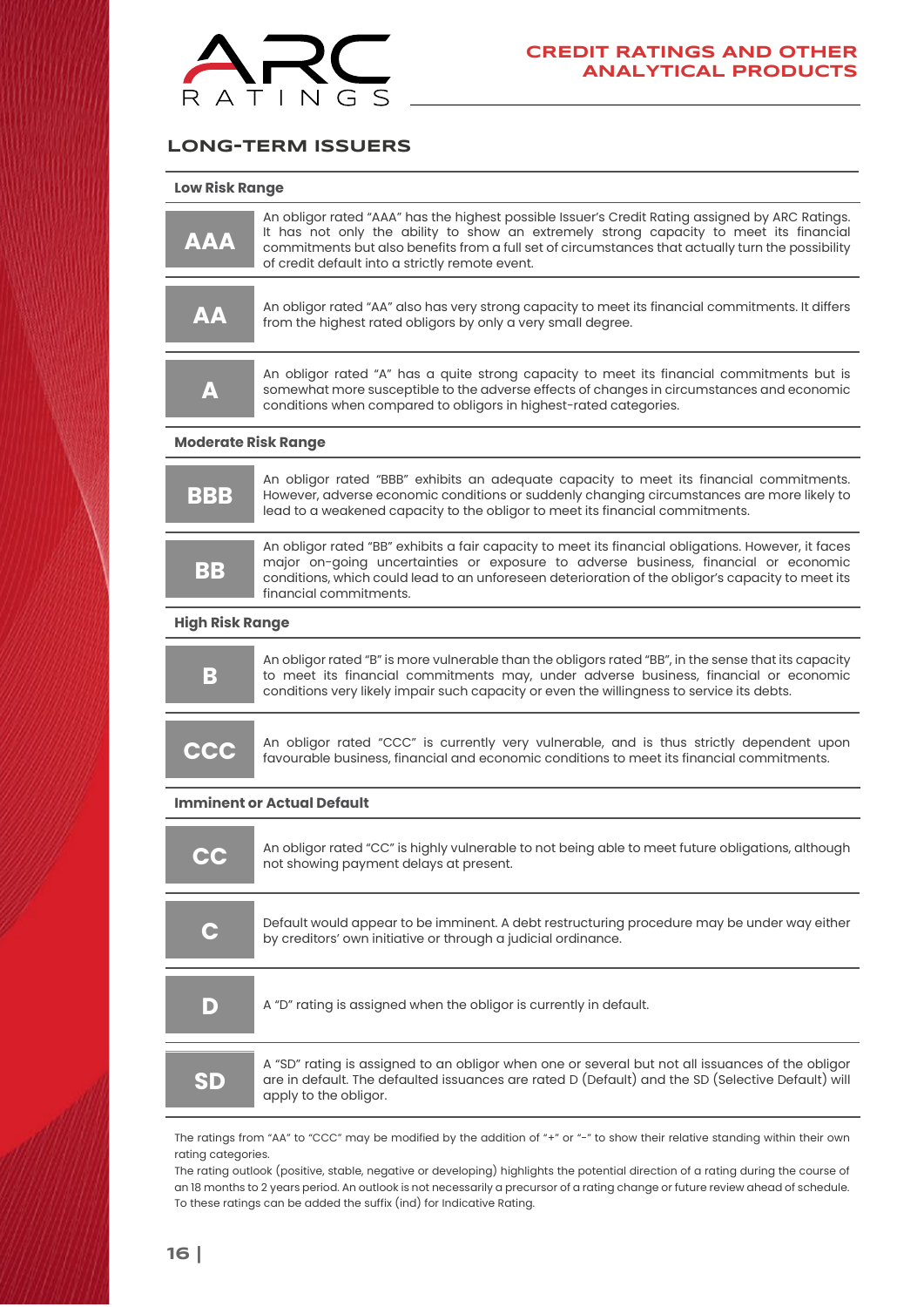

### <span id="page-16-0"></span>**LONG-TERM ISSUES**

| <b>Low Risk Range</b> |  |
|-----------------------|--|
|-----------------------|--|

| <b>AAA</b>                                                                                                                                          | An obligation rated "AAA" has the highest possible rating assigned by ARC Ratings. The obligor's<br>future cash flow capacity to meet its financial commitments on the obligation is gauged as<br>extremely strong. A timely and full payment of principal and interest thereof is only remotely<br>subject to adverse influence of an outside force or future event.                           |  |
|-----------------------------------------------------------------------------------------------------------------------------------------------------|-------------------------------------------------------------------------------------------------------------------------------------------------------------------------------------------------------------------------------------------------------------------------------------------------------------------------------------------------------------------------------------------------|--|
| <b>AA</b>                                                                                                                                           | An obligation rated "AA" differs from the highest rated obligations only in a very small degree.<br>The obligor's capacity to meet its financial commitments on the obligation remains very strong.                                                                                                                                                                                             |  |
| A                                                                                                                                                   | An obligation rated "A" is somewhat more susceptible to the adverse effects of changes in<br>circumstances and economic conditions when compared to obligations in highest categories.<br>However, the obligor's capacity to meet its financial commitments on the obligation remains<br>quite strong.                                                                                          |  |
| <b>Moderate Risk Range</b>                                                                                                                          |                                                                                                                                                                                                                                                                                                                                                                                                 |  |
| BBB                                                                                                                                                 | An obligation rated "BBB" always exhibits an adequate set of protection parameters. However,<br>adverse economic conditions or suddenly changing circumstances are more likely to lead to a<br>weakened capacity of the obligor to meet its financial commitments on the obligation.                                                                                                            |  |
| BB                                                                                                                                                  | An obligation rated "BB" exhibits a fair set of financial protection parameters. However, the<br>obligor may face a future deterioration of its payment capacity due to adverse business,<br>financial or economic conditions, which could lead to an unforeseen deterioration of the<br>chances of a timely and full debt servicing.                                                           |  |
| <b>High Risk Range</b>                                                                                                                              |                                                                                                                                                                                                                                                                                                                                                                                                 |  |
| B                                                                                                                                                   | An obligation rated "B" is more vulnerable than obligations rated "BB", in the sense that its<br>obligor, while currently showing a limited capacity to meet its financial commitments on the<br>obligation, may under adversely changing business, financial or economic conditions very likely<br>impair such capacity or even the willingness to service its debt.                           |  |
| <b>CCC</b>                                                                                                                                          | An obligation rated "CCC" is currently very vulnerable, and is thus strictly dependent upon<br>favourable business, financial, and economic conditions facing the obligor to meet its financial<br>commitment. Upon the event of adverse business, financial or economic conditions, the obligor<br>will most likely not have the capacity to meet its financial commitments on the obligation. |  |
|                                                                                                                                                     | <b>Imminent or Actual Default</b>                                                                                                                                                                                                                                                                                                                                                               |  |
| CC                                                                                                                                                  | An obligation rated "CC" is highly vulnerable to payment delays and/or partial default although<br>not showing payment delays at present, due to its own endogenous limitations, notwithstanding<br>the outside conditions facing the obligor.                                                                                                                                                  |  |
| Q                                                                                                                                                   | An obligation rated "C" faces an imminent default. The "C" rating may be used to cover a<br>situation where a bankruptcy petition has been filed or similar action taken, but payments on<br>this obligation have not yet been discontinued.                                                                                                                                                    |  |
| $\blacksquare$                                                                                                                                      | An obligation rated "D" is currently under payments default.                                                                                                                                                                                                                                                                                                                                    |  |
| The ratings from "AA" to "CCC" may be modified by the addition of "+" or "-" to show their relative standing within their own<br>rating categories. |                                                                                                                                                                                                                                                                                                                                                                                                 |  |

The rating outlook (positive, stable, negative or developing) highlights the potential direction of a rating during the course of an 18 months to 2 years period. An outlook is not necessarily a precursor of a rating change or future review ahead of schedule. To these ratings can be added the suffix (ind) for Indicative Rating.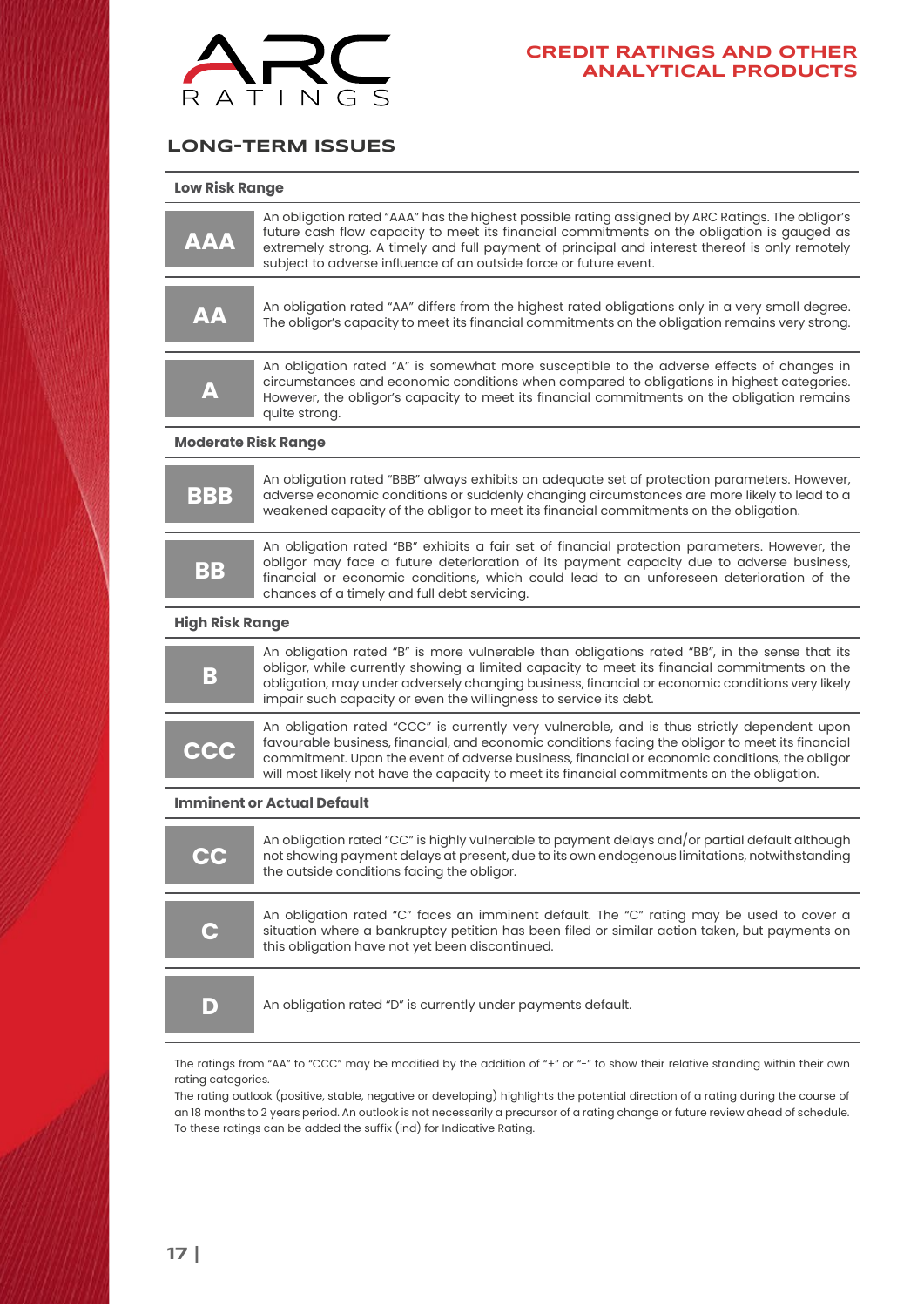

### **CREDIT RATINGS AND OTHER ANALYTICAL PRODUCTS**

### <span id="page-17-0"></span>**APPENDIX 3: INSURER FINANCIAL STRENGHT RATING CREDIT RATING SCALE**

#### **Low Risk Range**

| <b>AAA</b> | 'AAA' denotes the highest rated insurance companies, with excellent indicators in all the factors that compose the IFSR.<br>It represents companies with solid financial profiles and successful business models supported by an excellent risk<br>management framework. An excellent capital base to support organic growth and to face expected and any<br>unexpected underwriting risks is also available. Companies are typically located in stable economic environments with<br>highly efficient and predictable regulatory frameworks.                                                    |
|------------|--------------------------------------------------------------------------------------------------------------------------------------------------------------------------------------------------------------------------------------------------------------------------------------------------------------------------------------------------------------------------------------------------------------------------------------------------------------------------------------------------------------------------------------------------------------------------------------------------|
| <b>AA</b>  | AA' denotes very strong insurance companies, with a combination of excellent and sound indicators within the factors<br>that compose the IFSR. It represents insurance companies with solid financial profiles and recognised business models<br>supported by a very strong underwriting risk framework. A very strong capital base to support organic growth and to<br>face expected and unexpected underwriting risks is available. Companies in this category are typically located in stable<br>economic environments with highly efficient and predictable legal and regulatory frameworks. |
|            | A denotes strong insurance companies with a mixed combination of good indicators within the factors that compose<br>the IFSR. It represents companies with stable financial profiles and recognized business models supported by good                                                                                                                                                                                                                                                                                                                                                            |

underwriting risk frameworks. A strong capital base to support organic growth is available with a comfortable base to face expected and unexpected underwriting risk. Companies are typically located in stable economic environments with efficient and fairly predictable legal and regulatory frameworks.

#### **Moderate Risk Range**

**A** 

| BBB | BBB' denotes satisfactory insurance companies with a combination of satisfactory performance indicators within the<br>factors that compose the IFSR. It represents companies with adequate financial profiles and stable business models<br>(sometimes also niche players) supported by an adequate, but still requiring improvement, management of<br>underwriting risk. An adequate capital base to support organic growth is available; strengthening of capital ratios and<br>reserves is expected. Companies are typically located in economic environments with some level of stability, however<br>some deficiencies in the level of development of the legal and regulatory environment exist. |
|-----|--------------------------------------------------------------------------------------------------------------------------------------------------------------------------------------------------------------------------------------------------------------------------------------------------------------------------------------------------------------------------------------------------------------------------------------------------------------------------------------------------------------------------------------------------------------------------------------------------------------------------------------------------------------------------------------------------------|
| BB  | 'BB' denotes moderate insurance companies with a combination of moderate indicators within the factors that compose<br>the IFSR. It represents companies with moderate financial profiles and a business model that faces tough competition.<br>Also, they have underwriting risk models that require improvement. The capital base to support organic growth and to<br>face expected and unexpected underwriting risks is limited and should be strengthened to provide more stability.<br>Companies are typically located in economic environments with deficiencies in the level of development of legal and<br>regulatory frameworks.                                                              |

#### **High Risk Range**

| В          | B denotes weak insurance companies with a combination of weak performance indicators within the factors that<br>compose the IFSR. It represents companies with weak financial profiles and limited business models that face tough<br>competition and with basic risk management frameworks that require material improvement. The capital base does<br>not support organic growth and does not provide financial stability to face unexpected underwriting risks. Companies<br>are typically located in economic environments with evident deficiencies in the level of development of legal and<br>regulatory aspects and with unpredictable behaviour patterns. |
|------------|--------------------------------------------------------------------------------------------------------------------------------------------------------------------------------------------------------------------------------------------------------------------------------------------------------------------------------------------------------------------------------------------------------------------------------------------------------------------------------------------------------------------------------------------------------------------------------------------------------------------------------------------------------------------|
| <b>CCC</b> | CCC' denotes very weak insurance companies, with a combination of very poor and very weak indicators within the<br>factors that compose the IFSR. It represents companies with very weak financial profiles, limited business models that<br>face tough competition and with extremely deficient underwriting risk management. The capital base and reserves are<br>very weak and should be increased. Companies are typically located in economic environments with evident<br>deficiencies in the level of development of legal and regulatory aspects, and also with extremely unpredictable<br>regulatory behaviour driven by individual objectives.           |

#### **Imminent or Actual Default**

| <b>CC</b> | 'CC' denotes extremely weak insurance companies, with a combination of poor and extremely weak indicators within<br>the factors that compose the IFSR. It represents companies with extremely weak financial profiles, limited business<br>models that face tough competition and with extremely deficient underwriting risk management. The capital base and<br>reserves are very weak and should be increased. Companies are typically located in economic environments with<br>evident deficiencies in the level of development of legal and regulatory aspects, and also with extremely unpredictable<br>regulatory behaviour driven by individual objectives. |
|-----------|--------------------------------------------------------------------------------------------------------------------------------------------------------------------------------------------------------------------------------------------------------------------------------------------------------------------------------------------------------------------------------------------------------------------------------------------------------------------------------------------------------------------------------------------------------------------------------------------------------------------------------------------------------------------|
| C         | 'C' denotes insurance companies that face eminent default.                                                                                                                                                                                                                                                                                                                                                                                                                                                                                                                                                                                                         |
| D         | 'D' denotes defaulted insurance companies that enter the insolvency process (e.g. regulatory intervention,<br>administration, provisional liquidation or court liquidation).                                                                                                                                                                                                                                                                                                                                                                                                                                                                                       |

The ratings from "AA" to "CCC" may be modified by the addition of "+" or "-" to show their relative standing within their own rating categories. The rating outlook (positive, stable, negative or developing) highlights the potential direction of a rating during the course of an 18 months to 2 years period. An outlook is not necessarily a precursor of a rating change or future review ahead of schedule. To these ratings can be added the suffix (ind) for Indicative Rating.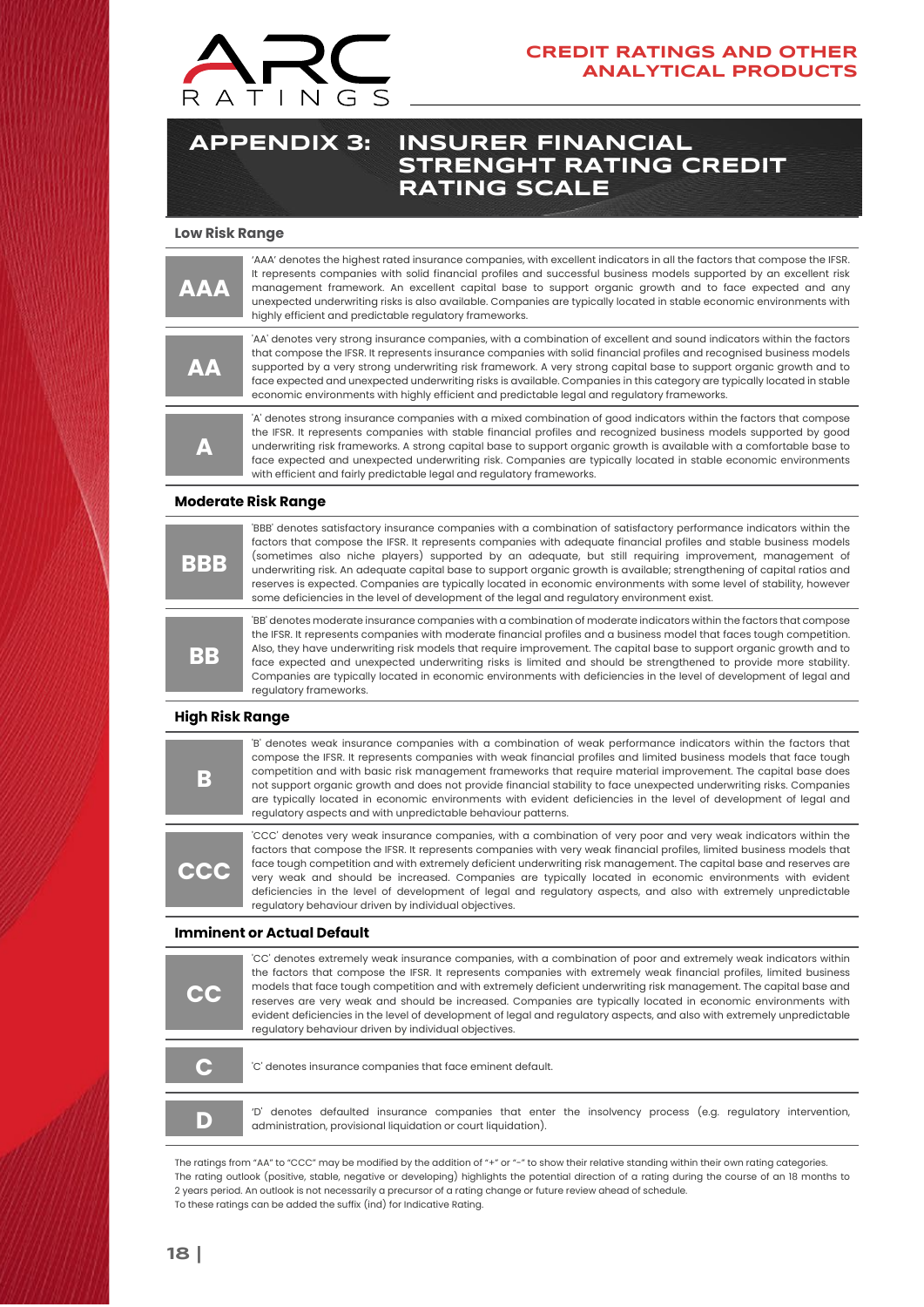

### <span id="page-18-0"></span>**APPENDIX 4: STRUCTURED FINANCE CREDIT RATING SCALES**

### <span id="page-18-1"></span>**SHORT-TERM ISSUES**

| $A-1(st)$                            | A short-term obligation rated "A-1(sf)" is rated in the highest category by ARC Ratings. The<br>obligor's capacity and willingness to meet its financial commitments is strong. Within this<br>category, certain obligations are designated with a plus sign (+). This indicates that the obligor's<br>capacity to meet its financial commitments on these obligations is very strong. |
|--------------------------------------|----------------------------------------------------------------------------------------------------------------------------------------------------------------------------------------------------------------------------------------------------------------------------------------------------------------------------------------------------------------------------------------|
| $A-2(st)$                            | A short-term obligation rated "A-2(sf)", although pertaining to the strong debt-paying capacity<br>level, may be somewhat susceptible to certain adverse effects from changes in the expected<br>economic conditions. However, the obligor's capacity to meet its financial commitments on<br>such obligation is considered to remain very satisfactory.                               |
| $A-3(sf)$                            | A short-term obligation rated "A-3(sf)" exhibits adequate endogenous protection parameters.<br>However, adverse economic conditions or changing circumstances are more likely to lead to a<br>weakened capacity of the obligor to meet its financial commitments on the obligation. Outside<br>conditions thus become a relevant issue here.                                           |
| B(st)                                | A short-term obligation rated "B(sf)" is regarded as having significant vulnerabilities to a<br>changing environment. Notwithstanding the obligor's current capacity to meet its financial<br>commitments, the timely and full payment thereof faces major on-going uncertainties.                                                                                                     |
| C(st)                                | A short-term obligation rated "C(sf)" is currently more likely than not to under-perform and thus<br>remains very dependent upon favourable business, financial, and economic conditions for the<br>obligor to fully meet its financial commitments on the obligation.                                                                                                                 |
| $\overline{\mathsf{D}(\mathsf{sf})}$ | A short-term obligation rated "D(sf)" is or is likely to enter into default at maturity.                                                                                                                                                                                                                                                                                               |
|                                      | To these ratings can be added the suffix (ind) for Indicative Rating.                                                                                                                                                                                                                                                                                                                  |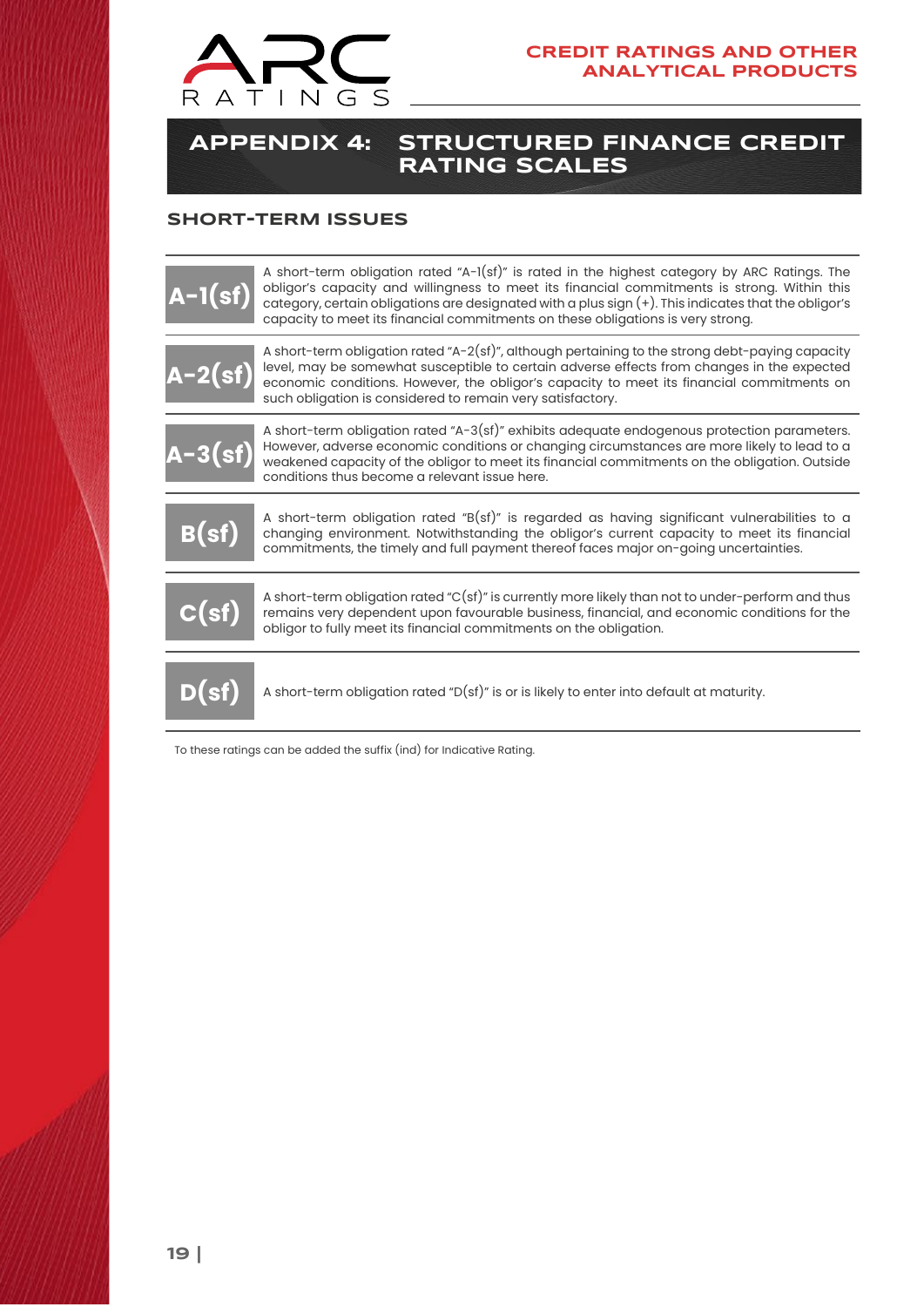

### <span id="page-19-0"></span>**LONG-TERM ISSUES**

**Low Risk Range**

| AA(sf)                     | An obligation rated "AAA(sf)" has the highest possible rating assigned by ARC Ratings. The<br>obligor's future cash flow capacity to meet its financial commitments on the obligation is<br>gauged as extremely strong. A timely and full payment of principal and interest thereof is<br>not but remotely subject to adverse influence of an outside force or future event. |
|----------------------------|------------------------------------------------------------------------------------------------------------------------------------------------------------------------------------------------------------------------------------------------------------------------------------------------------------------------------------------------------------------------------|
| AA(st)                     | An obligation rated "AA(sf)" differs from the highest rated obligations only in a very small<br>degree. The obligor's capacity to meet its financial commitments on the obligation remains<br>very strong.                                                                                                                                                                   |
| A(sf)                      | An obligation rated "A(sf)" is somewhat more susceptible to the adverse effects of changes<br>in circumstances and economic conditions when compared to obligations in highest<br>categories. However, the obligor's capacity to meet its financial commitments on the<br>obligation remains quite strong.                                                                   |
| <b>Moderate Risk Range</b> |                                                                                                                                                                                                                                                                                                                                                                              |
|                            | An obligation rated "BBB(sf)" always exhibits an adequate set of protection parameters                                                                                                                                                                                                                                                                                       |

| <b>BBB(sf)</b> | An obligation rated "BBB(st)" always exhibits an adequate set of protection parameters.<br>However, adverse economic conditions or suddenly changing circumstances are more likely<br>to lead to a weakened capacity of the obligor to meet its financial commitments on the<br>obligation.                                               |
|----------------|-------------------------------------------------------------------------------------------------------------------------------------------------------------------------------------------------------------------------------------------------------------------------------------------------------------------------------------------|
| BB(st)         | An obligation rated "BB(sf)" exhibits a fair set of financial protection parameters. However,<br>the obligor may face a future deterioration of its payment capacity due to adverse business,<br>financial or economic conditions, which could lead to an unforeseen deterioration of the<br>chances of a timely and full debt servicing. |

#### **High Risk Range**

| B(st)   | An obligation rated "B(sf)" is more vulnerable than obligations rated "BB(sf)", in the sense<br>that the obligor, which may currently show a limited capacity to meet its financial<br>commitments on the obligation, may under adversely changing business, financial or<br>economic conditions very likely impair such capacity or even the willingness to service its<br>debt.                           |
|---------|-------------------------------------------------------------------------------------------------------------------------------------------------------------------------------------------------------------------------------------------------------------------------------------------------------------------------------------------------------------------------------------------------------------|
| ccc(st) | An obligation rated "CCC(sf)" is currently very vulnerable, and is thus strictly dependent<br>upon favourable business, financial, and economic conditions facing the obligor to meet its<br>financial commitment. Upon the occurrence of adverse business, financial or economic<br>conditions, the obligor will most likely not have the capacity to meet its financial<br>commitments on the obligation. |

#### **Imminent or Actual Default**

| CC(st) | An obligation rated "CC(sf)" is highly vulnerable to payment delays and/or partial default<br>although not showing payment delays at present, due to its own endogenous limitations,<br>notwithstanding the outside conditions facing the obligor.   |
|--------|------------------------------------------------------------------------------------------------------------------------------------------------------------------------------------------------------------------------------------------------------|
| C(st)  | An obligation rated "C(sf)" faces an imminent default. The "C(sf)" rating may be used to<br>cover a situation where a bankruptcy petition has been filed or similar action taken, but<br>payments on this obligation have not yet been discontinued. |
| D(sf)  | An obligation rated " $D(st)$ " is currently under payments default.                                                                                                                                                                                 |
|        |                                                                                                                                                                                                                                                      |

The ratings from "AA(sf)" to "CCC(sf)" may be modified by the addition of "+" or "-" to show their relative standing within their own rating categories.

The rating outlook (**positive**, **stable**, **negative** or **developing**) highlights the potential direction of a rating during the course of an 18 months to 2 years period. An outlook is not necessarily a precursor of a rating change or future review ahead of schedule.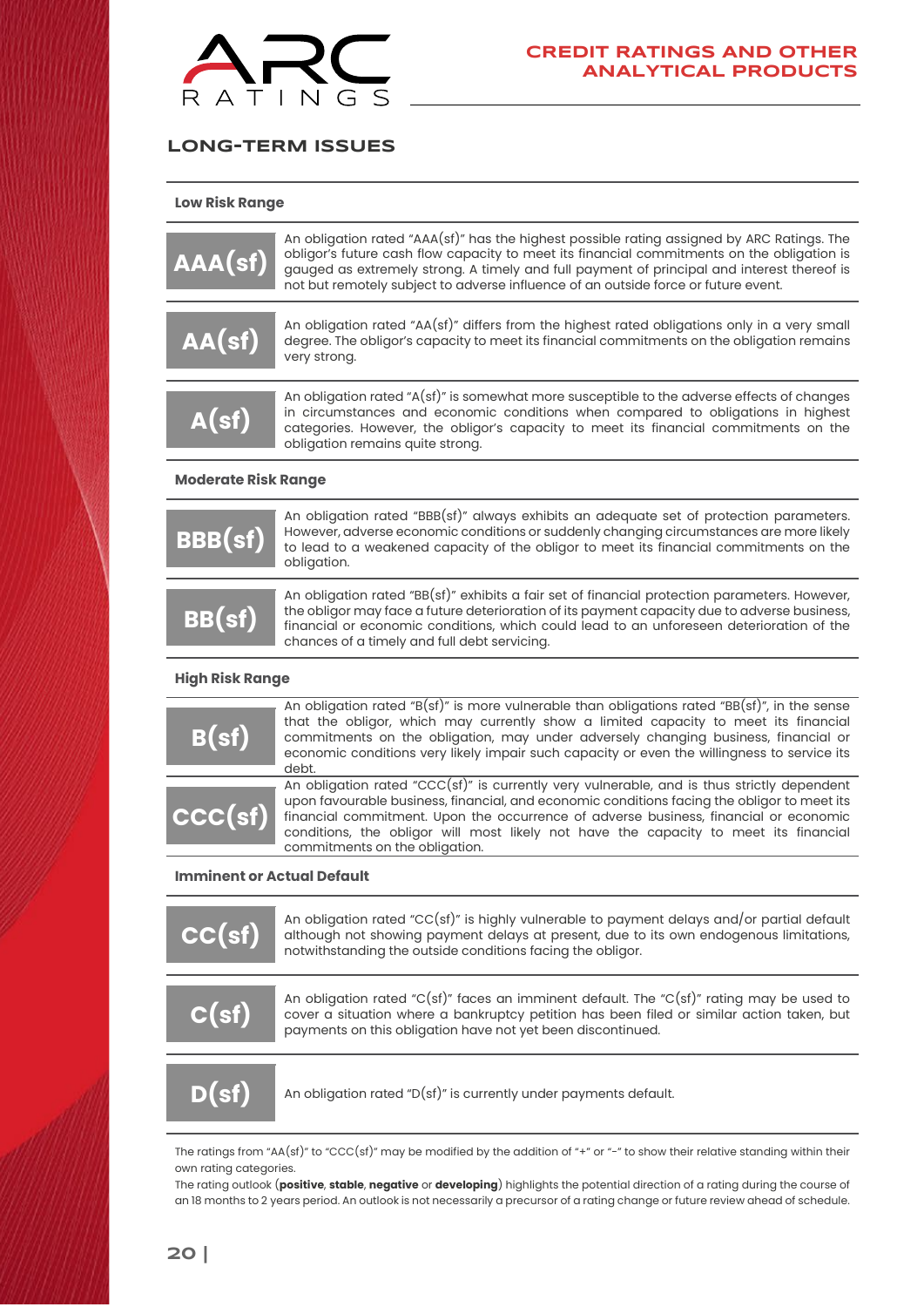

## <span id="page-20-0"></span>**APPENDIX 5: FUND RATING SCALE**

| $\alpha\alpha(f)$                    | Funds rated $a\alpha(f)$ possess levels of risk at that of a portfolio comprised of the highest<br>quality government securities and demonstrate the lowest volatility. |
|--------------------------------------|-------------------------------------------------------------------------------------------------------------------------------------------------------------------------|
| $\overline{\mathsf{aa}(\mathsf{f})}$ | Funds rated $\alpha(f)$ possess very low levels of risk and demonstrate low to moderate<br>volatility.                                                                  |
| $\mathbf{a}(\mathbf{f})$             | Funds rated $a(f)$ possess low levels of risk and demonstrate moderate volatility, although<br>there is considerable variability in risk in periods of economic stress. |
| bbb(f)                               | Funds rated bbb(f) possess reasonable levels of risk and relatively high levels of volatility,<br>with a much lower ability to withstand future stress situations.      |
| bb(f)                                | Funds rated bb(f) possess high levels of risk and high volatility.                                                                                                      |

The ratings from "aa(f)" to "bb(f)" may be modified by the addition of "+" or "-" to show their relative standing within their own rating categories.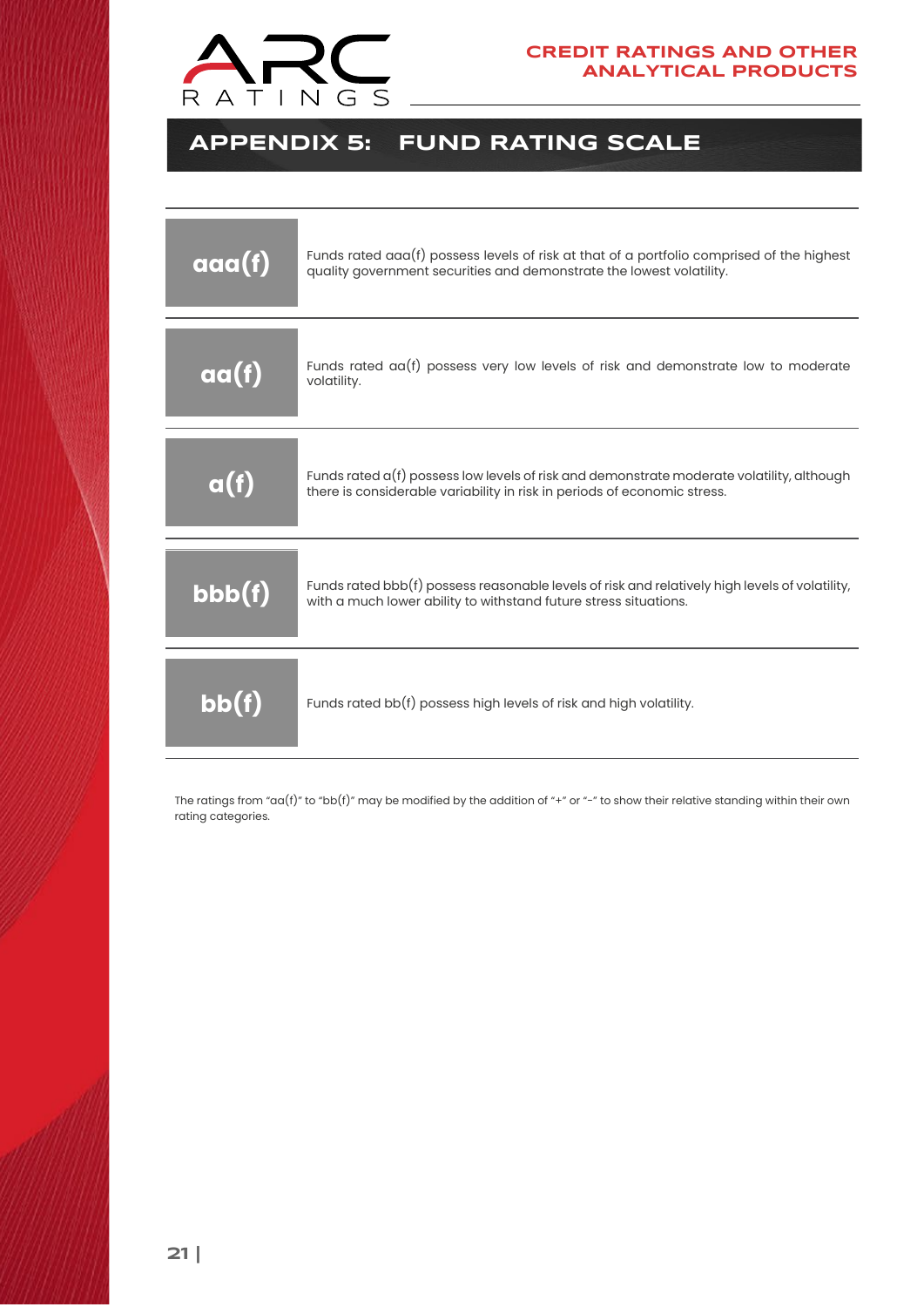

<span id="page-21-0"></span>**APPENDIX 6: ASSET MANAGER/MANAGEMENT QUALITY RATING SCALE**

| $\alpha$ aa $(mq)$ | Entities rated aaa(mq) are judged to exhibit an excellent management and control<br>environment, which meets best international practice and benchmarks. |
|--------------------|----------------------------------------------------------------------------------------------------------------------------------------------------------|
| aa(mq)             | Entities rated $aa(mq)$ are judged to exhibit a very good management and control<br>environment.                                                         |
| a(mq)              | Entities rated $a(mq)$ are judged to exhibit a good management and control environment.                                                                  |
| bbb(mq)            | Entities rated bbb(mq) are judged to exhibit an adequate management and control<br>environment.                                                          |
| bb(mq)             | Entities rated $bb(mq)$ are judged to exhibit a poor management and control<br>environment.                                                              |

The ratings from "aa(mqf)" to "bb(f)" may be modified by the addition of "+" or "-" to show their relative standing within their own rating categories.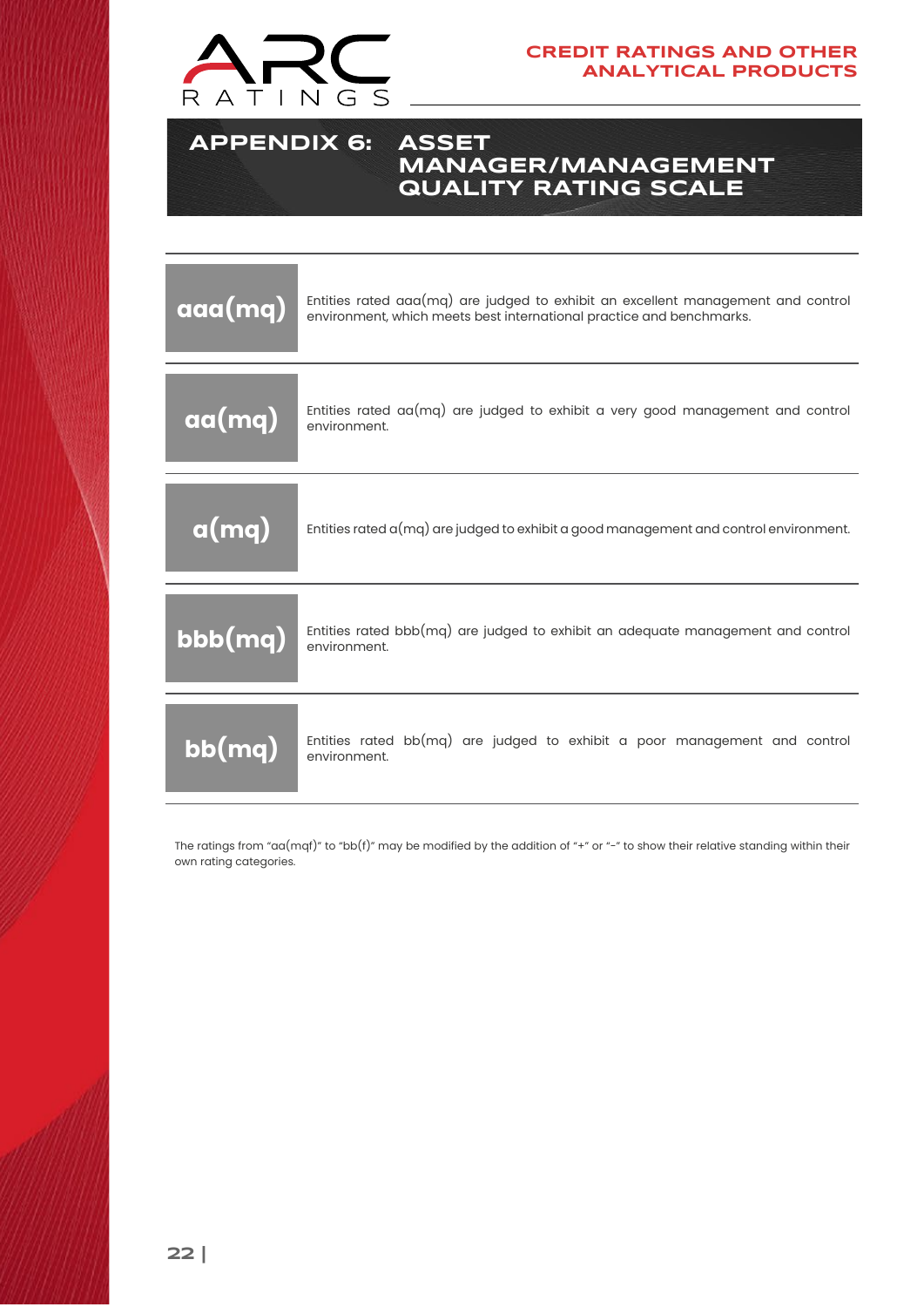

### <span id="page-22-0"></span>**APPENDIX 7: SERVICER QUALITY RATING SCALE**

| <b>Servicer</b><br>Quality | <b>Description</b>                                                                                                                                                                                                                                                                                                                                                                                                                                                                                                                                                                                                                                                                                                                                                                                                                                                                                                          | <b>Score</b> |
|----------------------------|-----------------------------------------------------------------------------------------------------------------------------------------------------------------------------------------------------------------------------------------------------------------------------------------------------------------------------------------------------------------------------------------------------------------------------------------------------------------------------------------------------------------------------------------------------------------------------------------------------------------------------------------------------------------------------------------------------------------------------------------------------------------------------------------------------------------------------------------------------------------------------------------------------------------------------|--------------|
| SQ1                        | SQ1 servicers demonstrate excellent performance in overall servicing abilities. They show the following<br>characteristics:<br>Long-term and stable servicing operating history supported by a well planned and executed strategy<br>Availability of adequate financial resources to support planned strategic growth<br>Well established, fully embedded, and mature risk management framework displaying industry best<br>practices, including proactive implementation of regulatory requirements<br>Excellent management evidenced by highly experienced leadership of operational sites and a stable, well<br>trained work force<br>Excellent expertise in servicing operations incorporating industry best practices evidenced by superior<br>performance metrics and vendor management controls<br>Fully integrated, flexible systems and versatile reporting capabilities with frequent updates and<br>enhancements | 1            |
| SQ2                        | SQ2 servicers demonstrate high performance in overall servicing abilities. Characteristics may include the<br>following:<br>Stable servicing operating history supported by a focused growth strategy<br>Availability of adequate financial resources to support planned strategic growth<br>Strong procedures and controls developed and monitored within a strong risk management framework<br>including timely implementation of regulatory requirements<br>Strong management evidenced by experienced leadership of operational sites and a stable, trained work<br>force<br>Demonstrated expertise in servicing operations incorporating sound industry practices evidenced by<br>strong performance metrics and vendor controls<br>Well integrated systems with strong reporting abilities                                                                                                                            | 2            |
| SQ3                        | SQ3 servicers demonstrate adequate proficiency in overall servicing ability. Characteristics may include the<br>following:<br>Adequate servicer operating history<br>Adequate financial resources<br>Adequate procedures and controls developed and monitored with an adequate risk management<br>framework, including the implementation of regulatory requirements. Adequate management of<br>operational sites and a competent work force<br>Adequate servicing operations evidenced by average performance metrics and adequate vendor<br>management controls<br>Adequate systems and reporting capabilities for size and scope of operation                                                                                                                                                                                                                                                                            | 3            |
|                            | SQ4 servicers demonstrate limited proficiency in overall servicing ability. Characteristics may include the<br>following:<br>Limited servicer operating history<br>Limited financial resources<br>Limited procedures and controls developed and monitored with an adequate risk management<br>framework that update and implement regulatory requirements when needed<br>Limited management of operational sites and a relatively competent work force<br>Limited servicing operations evidenced by average performance metrics and adequate vendor<br>management controls<br>Limited systems and reporting capabilities for the size and scope of operation                                                                                                                                                                                                                                                                | 4            |
| <b>SQ5</b>                 | SQ5 servicers demonstrate weakness in one or more areas of servicing ability, or in ARC's opinion, they show<br>specific problems that may impede its ability to continue servicing. Characteristics may include the following:<br>Very limited servicer operating history and a growth strategy that introduces material operational risk<br>Weak position on financial resources<br>Weak procedures and controls operating with a weak risk management framework with slow<br>implementation of regulatory requirements<br>Limited experience of servicing relevant assets<br>Deficiencies in systems and reporting capabilities for the size and scope of operation, and/or deficiencies<br>in vendor management controls<br>Concerns with management and staff experience<br>Additional support or structural features may need to be incorporated to effectively service                                               | 5            |
| <b>SQ6</b>                 | SQ6 servicers are under ARC's criteria incompatible with securitisations. These servicers demonstrate<br>weakness in several areas of servicing ability. Characteristics may include the following:<br>Ineffective strategy and/or significant concerns about the company, its management history and its<br>viability of servicing operations<br>Inability to meet current or near-term liabilities<br>Significant concerns with site and staff management<br>Ineffective response to regulatory requirements<br>Significant deficiencies in servicing operations<br>Significant weaknesses in use of technology and/or vendor management controls<br>A viable risk management framework does not exist<br>Very limited or no experience in servicing relevant assets                                                                                                                                                      | 6            |

The current servicer quality rating scale became effective on 23 June 2022.